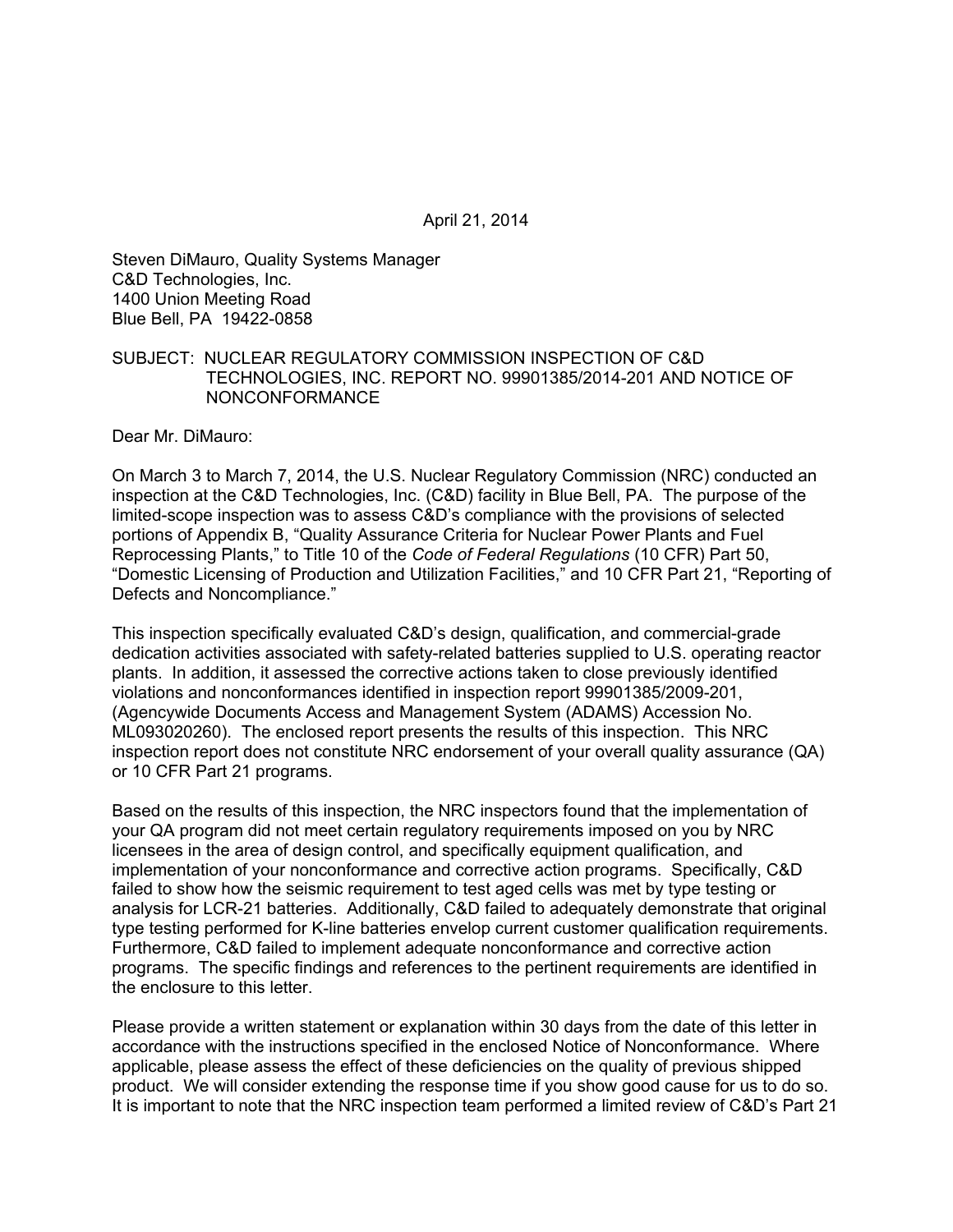#### S. DiMauro - 2 -

and QA programs. Many of the deficiencies identified may also affect other areas of your QA and Part 21 programs that the NRC inspection team did not review. Specifically, this inspection only sampled the LCR-21 and K-line batteries, and identified qualification deficiencies with both samples. Therefore, C&D should extend its review, where applicable, beyond the specific examples identified by the inspection team and apply corrective actions as appropriate, including ensuring appropriate analysis and documentation to show how batteries are qualified in accordance with customer purchase order requirements for all safety-related battery types. In its response to the nonconformances, C&D should document the areas for which it extended its review beyond the specific examples of the deficiencies identified by the inspection team, the extent of its review, the additional findings, and the corrective actions implemented.

In accordance with 10 CFR 2.390 of the NRC's "Rules of Practice," a copy of this letter, its enclosures, and your response will be made available electronically for public inspection in the NRC's Public Document Room or through the NRC's document system, ADAMS, accessible at http://www.nrc.gov/reading-rm/adams.html. To the extent possible, your response should not include any personal privacy, proprietary, or Safeguards Information so that it can be made available to the public without redaction. If personal privacy or proprietary information is necessary to provide an acceptable response, then please provide a bracketed copy of your response that identifies the information that should be protected and a redacted copy of your response that deletes such information. If you request that such material be withheld from public disclosure, you must specifically identify the portions of your response that you seek to have withheld and provide in detail the bases for your claim (e.g., explain why the disclosure of information will create an unwarranted invasion of personal privacy or provide the information required by 10 CFR 2.390(b) to support a request for withholding confidential commercial or financial information). If Safeguards Information is necessary to provide an acceptable response, please provide the level of protection described in 10 CFR 73.21.

Sincerely,

#### */RA/*

Richard A. Rasmussen, Chief Electrical Vendor Inspection Branch Division of Construction Inspection and Operational Programs Office of New Reactors

Docket No.: 99901385

Enclosures:

- 1. Notice of Nonconformance
- 2. Inspection Report 99901385/2014-201 and attachment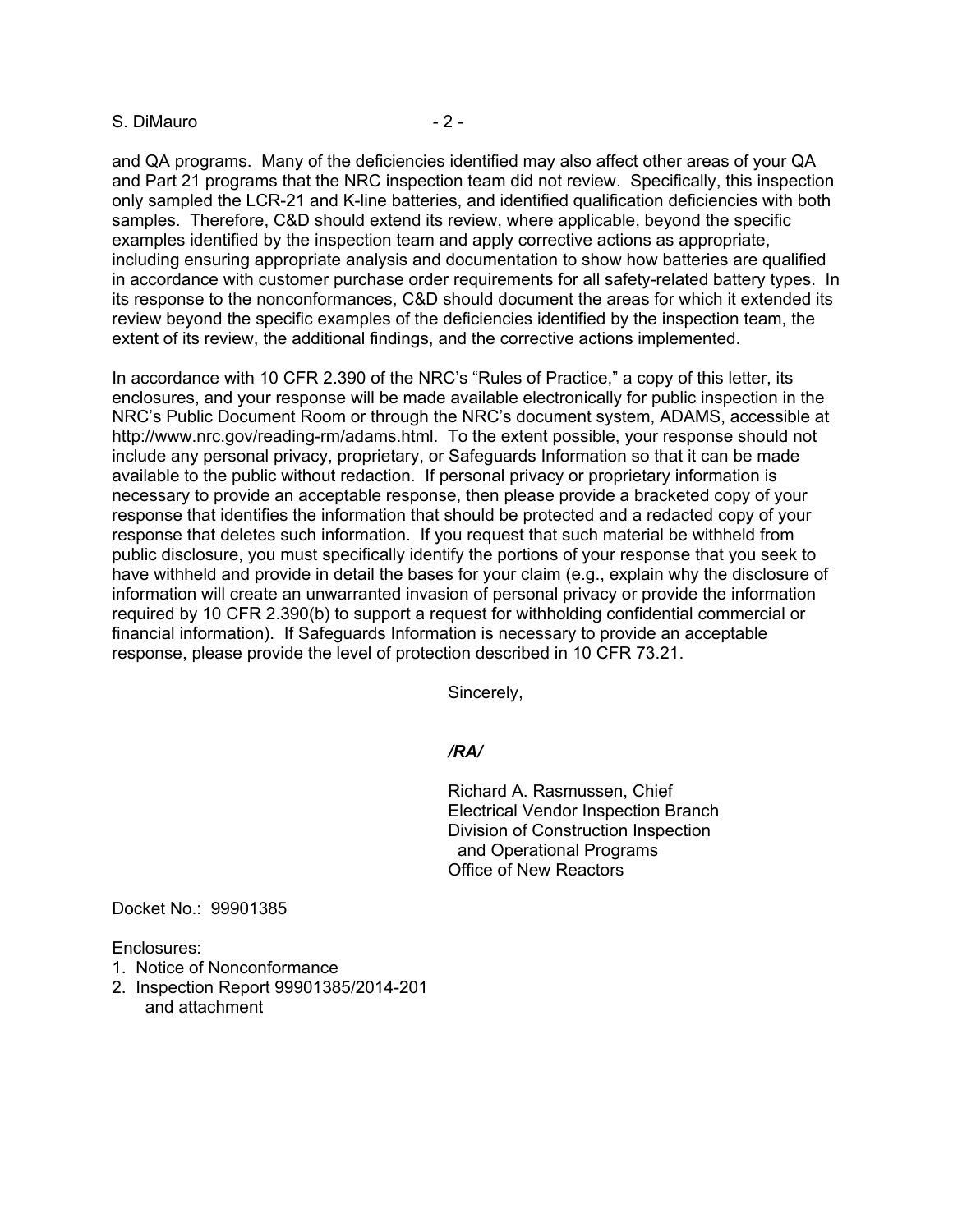and QA programs. Many of the deficiencies identified may also affect other areas of your QA and Part 21 programs that the NRC inspection team did not review. Specifically, this inspection only sampled the LCR-21 and K-line batteries, and identified qualification deficiencies with both samples. Therefore, C&D should extend its review, where applicable, beyond the specific examples identified by the inspection team and apply corrective actions as appropriate, including ensuring appropriate analysis and documentation to show how batteries are qualified in accordance with customer purchase order requirements for all safety-related battery types. In its response to the nonconformances, C&D should document the areas for which it extended its review beyond the specific examples of the deficiencies identified by the inspection team, the extent of its review, the additional findings, and the corrective actions implemented.

In accordance with 10 CFR 2.390 of the NRC's "Rules of Practice," a copy of this letter, its enclosures, and your response will be made available electronically for public inspection in the NRC's Public Document Room or through the NRC's document system, ADAMS, accessible at http://www.nrc.gov/reading-rm/adams.html. To the extent possible, your response should not include any personal privacy, proprietary, or Safeguards Information so that it can be made available to the public without redaction. If personal privacy or proprietary information is necessary to provide an acceptable response, then please provide a bracketed copy of your response that identifies the information that should be protected and a redacted copy of your response that deletes such information. If you request that such material be withheld from public disclosure, you must specifically identify the portions of your response that you seek to have withheld and provide in detail the bases for your claim (e.g., explain why the disclosure of information will create an unwarranted invasion of personal privacy or provide the information required by 10 CFR 2.390(b) to support a request for withholding confidential commercial or financial information). If Safeguards Information is necessary to provide an acceptable response, please provide the level of protection described in 10 CFR 73.21.

Sincerely,

## */RA/*

Richard A. Rasmussen, Chief Electrical Vendor Inspection Branch Division of Construction Inspection and Operational Programs Office of New Reactors

Docket No.: 99901385

Enclosures:

- 1. Notice of Nonconformance
- 2. Inspection Report 99901385/2014-201 and attachment

## **DISTRIBUTION:**

See next page

| <b>ADAMS Accession No.: ML14107A383</b><br>*Concurred via email |               |               | <b>NRO-002</b> |
|-----------------------------------------------------------------|---------------|---------------|----------------|
| <b>OFFICE</b>                                                   | NRO/DCIP/EVIB | NRO/DCIP/EVIB | NRO/DCIP/QVIB  |
| <b>NAME</b>                                                     | GLipscomb*    | EHuang*       | FTalbot*       |
| <b>DATE</b>                                                     | 04/14/14      | 04/14/14      | 04/15/14       |
| <b>OFFICE</b>                                                   | NRO/DCIP/EVIB | NRO/DCIP/EVIB | NRO/DCIP       |
| <b>NAME</b>                                                     | SSmith*       | RRasmussen    | TFrye*         |
| <b>DATE</b>                                                     | 04/17/14      | 04/21/2014    | 04/21/14       |

# **OFFICIAL RECORD COPY**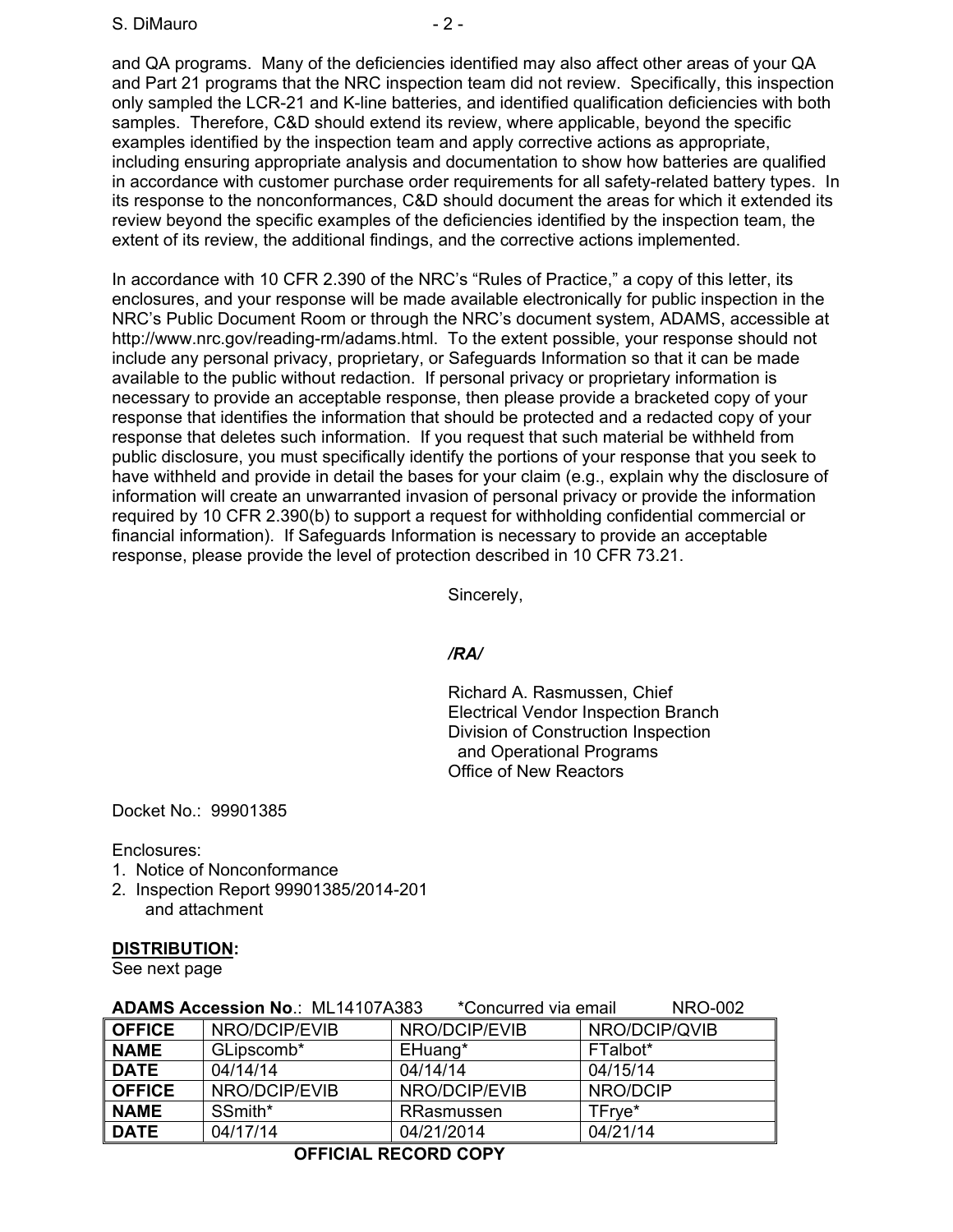#### **DISTRIBUTION:**

ASakadales ERoach KKavanagh EHuang **FTalbot** GLipscomb TFrye PBamford JWiebe BPurnell RMartin TBeltz **JHughey MChawla** SDiMauro@cdtechno.com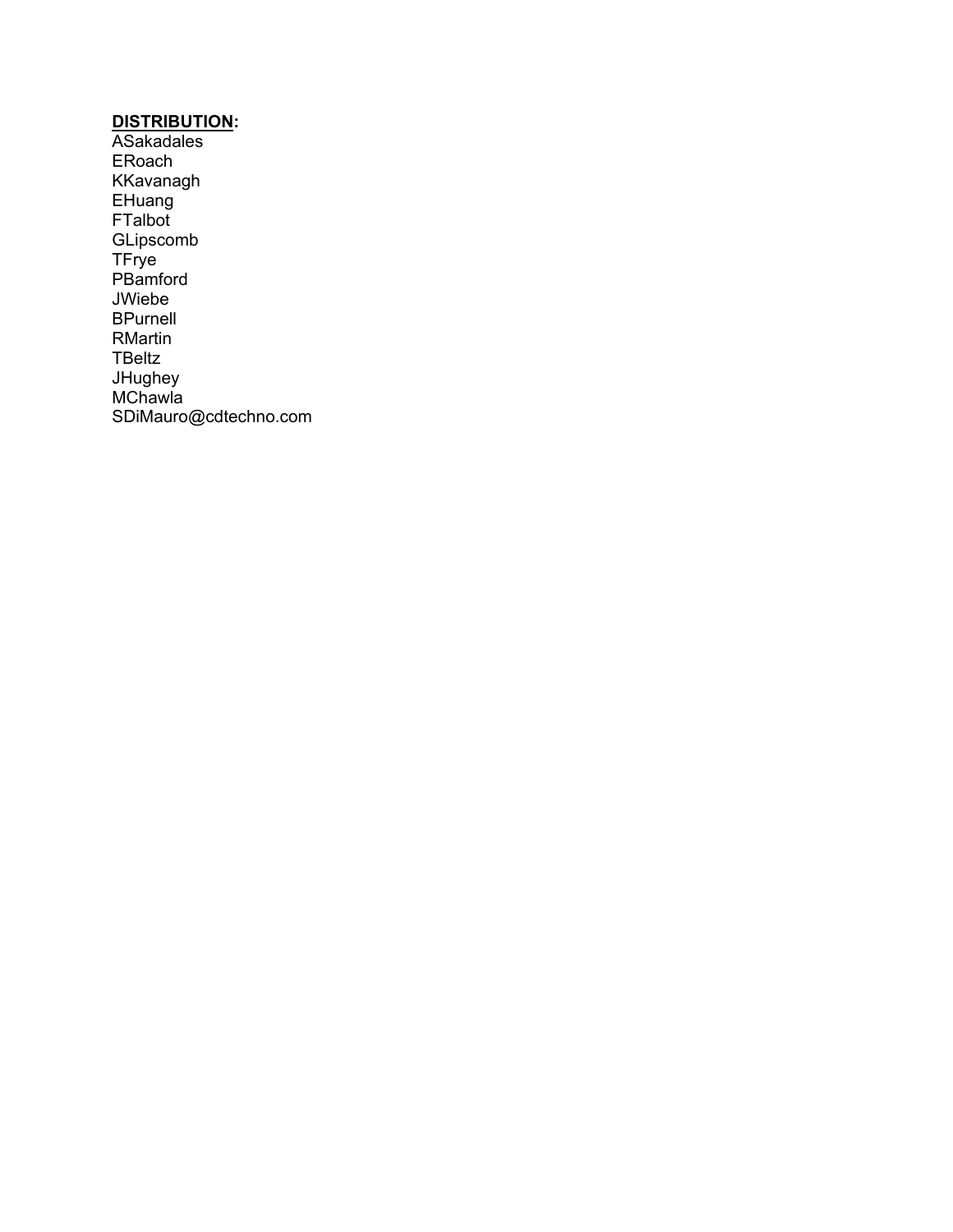## **NOTICE OF NONCONFORMANCE**

C&D Technologies, Inc. C&D Technologies, Inc.<br>Blue Bell. PA and Docket No.: 09901385

Inspection Report No.: 99901385/2014-201

Based on the results of a U.S. Nuclear Regulatory Commission (NRC) inspection conducted at the C&D Technologies, Inc. (C&D) facility in Blue Bell, PA, on March 3–7, 2014, certain activities were not conducted in accordance with NRC requirements which were contractually imposed on C&D by NRC licensees:

A. Criterion III, "Design Control," of Appendix B to Title 10 of the *Code of Federal Regulations* (10 CFR) Part 50 states, in part, that "Where a test program is used to verify the adequacy of a specific design feature in lieu of other verifying or checking processes, it shall include suitable qualifications testing of a prototype unit under the most adverse design conditions."

Section 8.2, "Aging Procedure," states, in part, that naturally aged cells [operated cells] may be used for qualification testing or accelerated aging of the entire cell [by procedure].

Contrary to the above, C&D failed to provide documentation to show that the LCR-21 batteries on customer order 2393760 were qualified under the most adverse conditions in accordance with purchase order (PO) specification IEEE 535-1979. Specifically, C&D referenced a previous type testing report to bound battery qualification for this customer order; however, the referenced qualification report was not performed in accordance with IEEE 535-1979 with respect to properly aging the batteries to provide assurance that the batteries are capable of performing before, during, and after a seismic event.

This issue has been identified as Nonconformance 99901385/2014-201-02.

B. Criterion III, "Design Control," of Appendix B to 10 CFR Part 50 states, in part, that, measures should be established to assure that "…appropriate quality standards are specified and included in design documents and that deviations from such standards are controlled. Measures shall also be established for the selection and review for suitability of application of materials, parts, equipment, and processes that are essential to the safety-related functions of the structures, systems and components."

Contrary to the above, C&D failed to take measures to review for suitability that ensures that original type testing performed for K-line batteries envelop customer qualification requirements.

C&D's failure to adequately demonstrate that original type testing performed for K-line batteries envelop current customer qualification requirements is documented by the following examples:

• PO 00472405 from Exelon (Braidwood Station and Byron Station) required batteries to be qualified to IEEE 535-2006, IEEE 344-2004, and IEEE 450-2002. C&D created a qualification report to show how batteries supplied by PO 00472405 were bounded by the original K-line batteries type testing that was performed in 1977, that utilized IEEE 535 draft version 8, IEEE 344-1975, and IEEE 450-1975. However, C&D failed to provide any documentation to show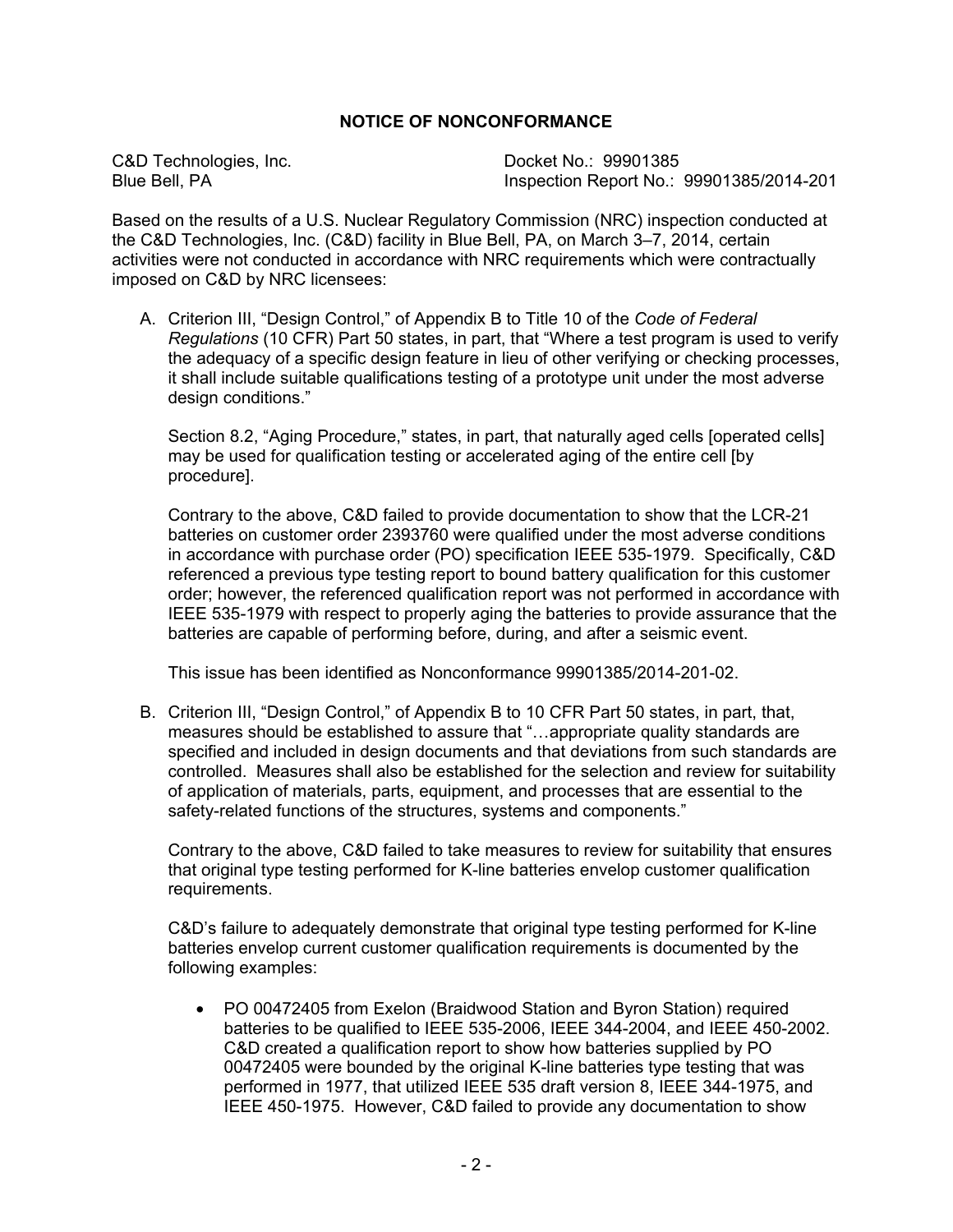how the differences between the IEEE versions required by the PO and original K-type testing were evaluated and/or dispositioned with the customer within the qualification report.

• C&D failed to provide documentation to show a qualification report existed for PO 00501212, Revision 3, to Exelon (Clinton Power Station). Specifically, C&D failed to provide documentation to show that batteries supplied via this PO are qualified and bounded to the original type testing document.

These examples have been identified as Nonconformance 99901385/2014-201-03.

C. Criterion XVI, "Corrective Action," of Appendix B, "Quality Assurance Criteria for Nuclear Power Plants and Fuel Reprocessing Plants," to 10 CFR Part 50, "Domestic Licensing of Production and Utilization Facilities," states that "Measures shall be established to assure that conditions adverse to quality, such as failures, malfunctions, deficiencies, deviations, defective material and equipment, and nonconformances are promptly identified and corrected. In the case of significant conditions adverse to quality, the measures shall assure that the cause of the condition is determined and corrective action taken to preclude repetition. The identification of the significant condition adverse to quality, the cause of the condition, and the corrective action taken shall be documented and reported to appropriate levels of management."

BB-QOP 8.5.2, Corrective Action, dated May 11, 2011, states, in part, that the purpose of this procedure is to define the corrective action requirements to assure that measures are established to assure that conditions adverse to quality are promptly identified and corrected.

Contrary to the above, as of March 3, 2014, C&D failed to assure conditions adverse to quality are identified and corrected.

C&D's corrective action program failure is documented by the following examples:

- The NRC inspection team found that the corrective actions (CA) generated to address previous violations and nonconformances identified in NRC inspection report 99901385/2009-201 were insufficient to correct the identified problems. Specifically,
	- o C&D CA report 09-049 and 09-050 were initiated to resolve violations 99901385/2009-201-01 and 99901385/2009-201-02. Violation 99901385/2009-201-01 was cited for an inadequate procedure due to the failure to adequately prescribe the process to perform an evaluation and meet timeliness requirements as specified in Part 21. The first example of Violation 99901385/2009-201-02 was cited due to the failure to perform an evaluation within the time requirements specified in Part 21. The second example of Violation 99901385/2009-201-02 was cited due to failure to perform an evaluation. During this inspection, the NRC inspectors found: multiple examples where 10 CFR Part 21 evaluations were not being completed for deviations; that C&D did not file an interim report in accordance with Part 21 timelines; and, misuse of Part 21 terms within the Part 21 procedure. Based on these examples, the NRC inspectors found CA reports 09-049 and 09-050 inadequate to correct the deficiencies identified in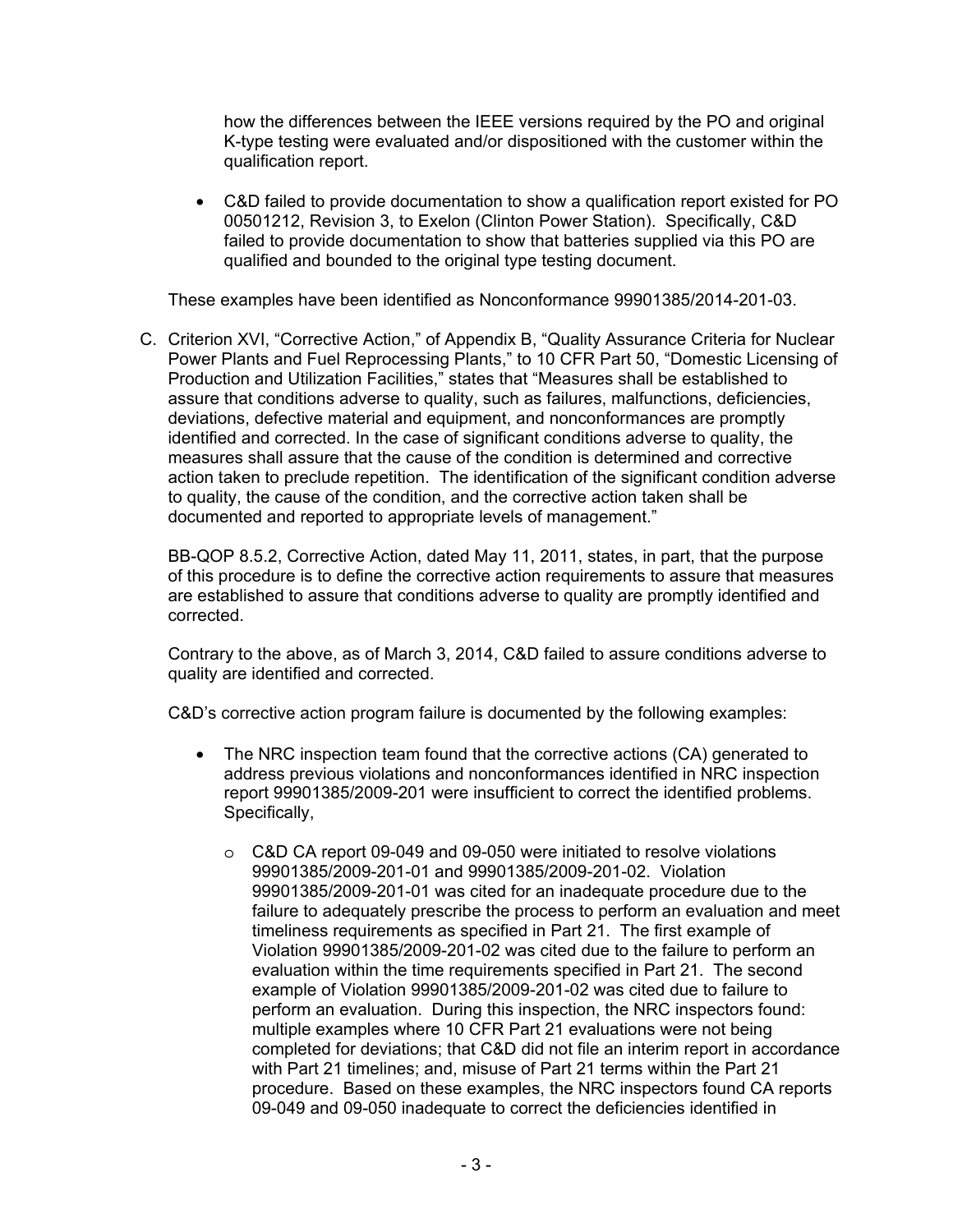violations 99901385/2009-201-01 and 99901385/2009-201-02; therefor, these violations are still open.

- o C&D CA report 09-054 was initiated to resolve Nonconformance 99901385/2009-201-03 for C&D's failure to identify the root causes for quality problems and prevent their recurrence. C&D stated in their response to the NRC on November 30, 2009, (ADAMS Accession Number ML093360523) that "dedication activities were reviewed, specifically with regard to identifying equipment and calibration facilities. No other vendors who should be on the list, but are not, have been identified." However, the C&D Attica facility had not completed the extent of condition for calibration service providers using A2LA certificates; therefore, Nonconformance 99901385/2009-201-03 is still open.
- o C&D CA report 09-51 was initiated to resolve Nonconformance 99901385/2009-201-04 for C&D's failure to provide an engineering justification for down-grading a battery cover's safety-related function. The CA report was closed on August 8, 2010; however, C&D was not able to provide an engineering change notice (ECN) for down-grading the battery cover's safety-related function. The inspectors found CA report 09-51 inadequate to correct this condition adverse to quality identified by the NRC in 2009. Nonconformance 99901385/2009-201-04 is still open.
- CA report 14-06 was initiated on January 8, 2014, when Nuclear Procurement Issues Committee (NUPIC) identified a failure to enter a customer complaint into the customer complaint database. Specifically, it dealt with a conformance/compliance incorrectly certified to IEEE 383-1974. The corrective action included a procedural change to the customer complaint procedure. Specifically, BI-WI-8.2.1-2, "Customer Complaints," Revision 7, now states, "the product manager has the latitude to determine those situations which may not warrant entry as a customer complaint…examples include documents that can be re-submitted to the customer within the same day due to typographical errors and other situations in which the customer is not delayed or inconvenienced by the issue." C&D responded to a NUPIC finding of not entering a condition adverse to quality into their CA process by allowing even greater latitude to enter items into their CA process. In addition, not entering situations in which the customer is not delayed or inconvenienced by the issue will bypasses C&D's corrective action process described in step 4.1 to determine corrective/preventative actions and to review corrective actions for effectiveness. In addition, if same day deficiencies are corrected and not entered into the customer complaint, corrective action, or Part 21 process, they will not be screened for Part 21 applicability. The inspectors found CA report 14-06 inadequate to correct this condition adverse to quality.

These have been identified as examples of Nonconformance 99901385/2014-201-04.

D. Criterion XV, "Nonconforming Materials, Parts or Components," of Appendix B to 10 CFR Part 50 states, in part, that "Measures shall be established to control materials, parts, or components which do not conform to requirements in order to prevent their inadvertent use or installation…Nonconforming items shall be reviewed and accepted, rejected, repaired or reworked in accordance with documented procedures."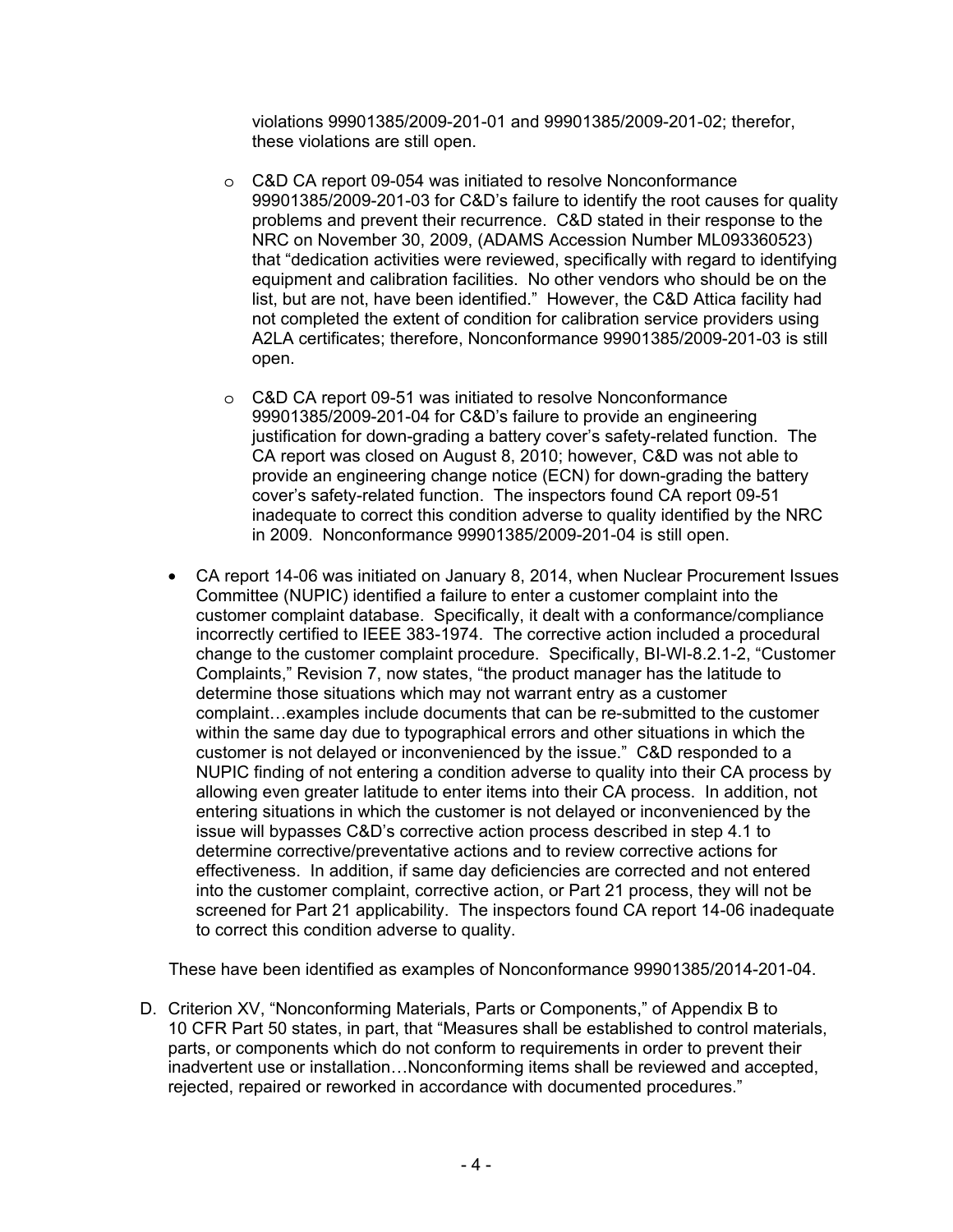AQOP 8.3, "Control of Nonconforming Product," states that, "This procedure applies to all discrepant material, purchased and/or manufactured, at the C&D Technologies Attica Facility, and includes the identification, containment, documentation, disposition, and handling of raw material, completed components or finished parts and assemblies which do not conform to the specifications, drawings or fitness-for-use-criteria…Records of the nature of nonconformities and any subsequent actions taken, including concessions obtained, are maintained as describe above and as referenced in AQOP-4.2.4 [Control of Records]."

BB-QOP-7.4.3, "Commercial Grade Dedication," step 4.1.9 states, in part, that, "[i]f some of the dedication test results are outside of acceptable ranges, the Leola lab manager or the site QC manager shall arrange for segregation of item inventory, report the nonconformance, submit the results to the Director of Engineering & Quality for disposition, and shall initiate corrective action with the supplier as appropriate."

Contrary to the above, as of March 3, 2014, C&D failed to review nonconforming items in accordance with documented procedures.

- C&D failed to accept a nonconforming condition for a critical characteristic, dimensions, for washer hardware in dedication plan 084/PH00907, in accordance with documented procedures. Specifically, the inspectors noted that the outer diameter for sample 5 to be minimally outside of tolerance. C&D accepted the critical characteristic as-is and failed to properly justify acceptance of the nonconforming condition in the dedication plan and enter this into their nonconformance process in accordance with AQOP-8.3, BB-QOP-7.4.3, and Criterion XV of Appendix B. C&D entered the issue into their corrective action program as CA report 14-8 dated March 6, 2014.
- C&D failed to accept a nonconforming condition for a critical characteristic, lot homogeneity, for battery containers in customer order 2393760, as required by Dedication Plan 077/PZ00651, Revision 12, dated February 22, 2011. Specifically, according to the sampling plan C&D utilized, 16 samples were needed to verify homogeneity for the lot size; however, C&D's documentation showed 2 of the 16 test samples to be from an unknown mold number. C&D accepted the critical characteristic and failed to properly justify acceptance of the nonconforming condition in the dedication plan and enter this into their nonconformance process in accordance with AQOP-8.3, BB-QOP-7.4.3, and Criterion XV of Appendix B.
- Material test laboratory report for work request no. 12-11-09-2 identified a nonconforming part, washers PH01340, lot E-17-1. An informal disposition was stamped on the report itself; however, C&D failed to enter this into their nonconformance process in accordance with AQOP-8.3 and Criterion XV of Appendix B.
- Material test laboratory report for work request no. 12-04-25-3 documents that PB00335 bolt, lot #37447, does not conform to the applicable C&D dedication plan requirements. The bolt exceeded the tensile strength requirement of 100-150 kilopounds per square inch (ksi) with a ksi of 155. An e-mail dispositioned that the bolts were okay to use via an engineering manager;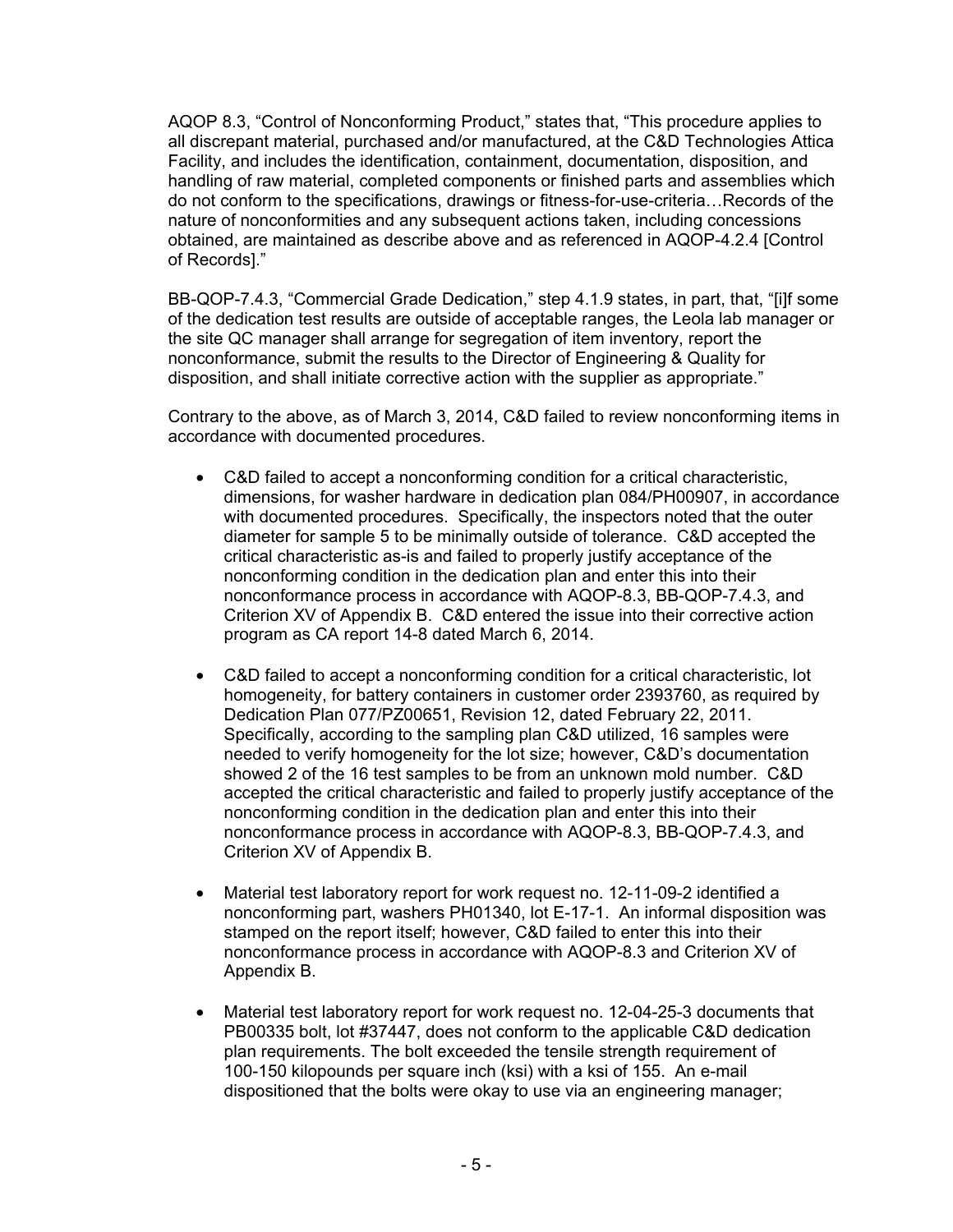however, C&D failed to enter this nonconformance into their nonconformance process in accordance with AQOP-8.3, BB-QOP-7.4.3, and Criterion XV of Appendix B.

This issue has been identified as Nonconformance 99901385/2014-201-05.

Please provide a written statement or explanation to the U.S. Nuclear Regulatory Commission, ATTN: Document Control Desk, Washington, DC 20555-0001, with a copy to the Chief, Construction Electrical Vendor Branch, Division of Construction Inspection and Operational Programs, Office of New Reactors, within 30 days of the date of the letter transmitting this notice of nonconformance. This reply should be clearly marked as a "Reply to a Notice of Nonconformance" and should include for each noncompliance: (1) the reason for the noncompliance, or if contested, the basis for disputing the noncompliance, (2) the corrective steps that have been taken and the results achieved, (3) the corrective steps that will be taken to avoid noncompliance, and (4) the date when the corrective action will be completed. Where good cause is shown, the NRC will consider extending the response time.

Because your response will be made available electronically for public inspection in the NRC's Public Document Room or through the NRC's Agencywide Documents Access and Management System, which is accessible from the NRC Web site at http://www.nrc.gov/reading-rm/adams.html, to the extent possible, it should not include any personal privacy, proprietary, or Safeguards Information so that it can be made available to the public without redaction. If personal privacy or proprietary information is necessary to provide an acceptable response, then please provide a bracketed copy of your response that identifies the information that should be protected and a redacted copy of your response that deletes such information. If you request that such material be withheld, you must specifically identify the portions of your response that you seek to have withheld and provide in detail the bases for your claim of withholding (e.g., explain why the disclosure of information will create an unwarranted invasion of personal privacy or provide the information required by 10 CFR 2.390(b) to support a request for withholding confidential commercial or financial information). If Safeguards Information is necessary to provide an acceptable response, please provide the level of protection described in 10 CFR 73.21, "Protection of Safeguards Information: Performance Requirements."

Dated this the 21st day of April 2014.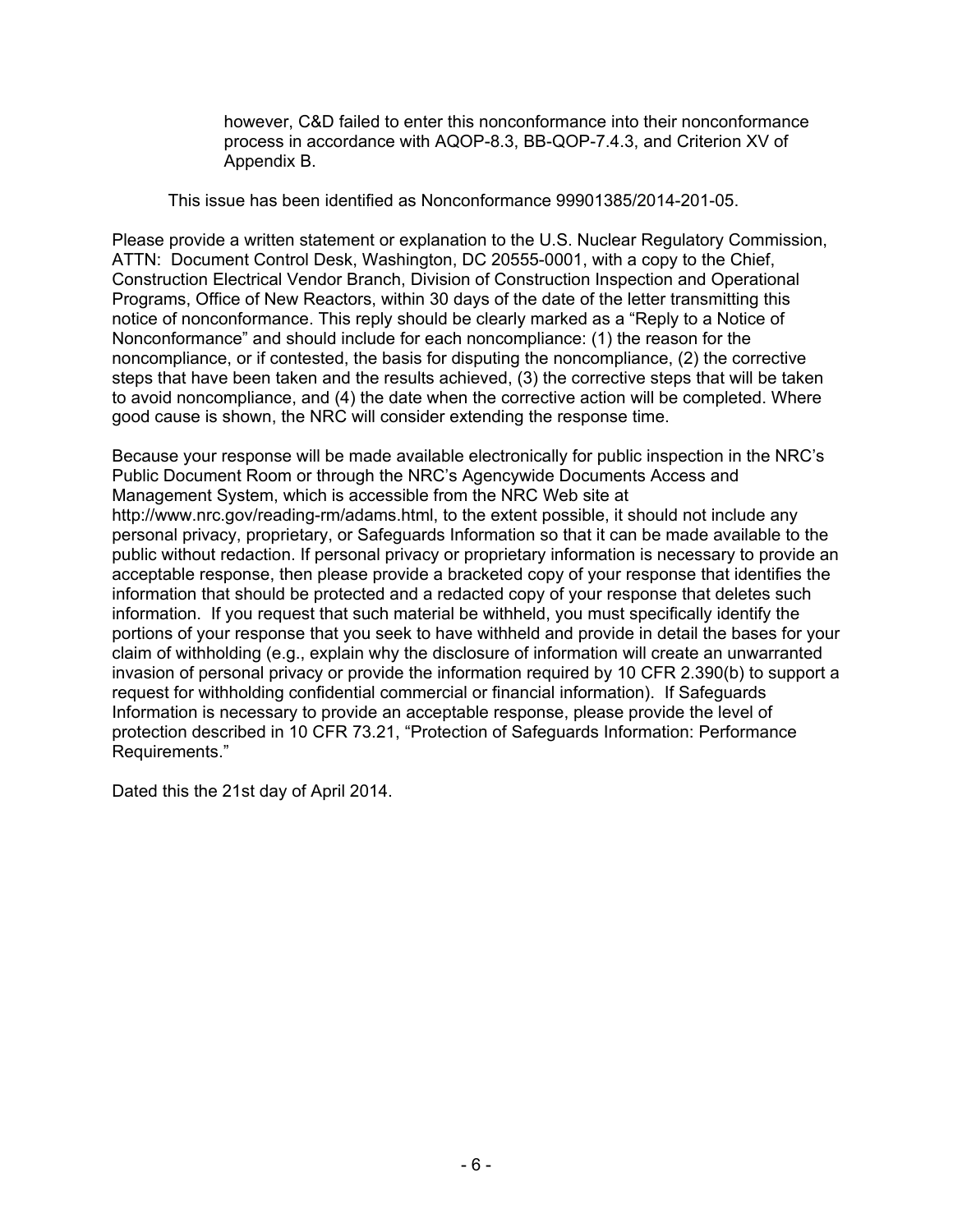#### **U.S. NUCLEAR REGULATORY COMMISSION OFFICE OF NEW REACTORS DIVISION OF CONSTRUCTION INSPECTION AND OPERATIONAL PROGRAMS VENDOR INSPECTION REPORT**

| Docket No.:                      | 99901385                                                                                                                                                                                                                                                                                                                                                                                                                                                                                                     |
|----------------------------------|--------------------------------------------------------------------------------------------------------------------------------------------------------------------------------------------------------------------------------------------------------------------------------------------------------------------------------------------------------------------------------------------------------------------------------------------------------------------------------------------------------------|
| Report No.:                      | 99901385/2014-201                                                                                                                                                                                                                                                                                                                                                                                                                                                                                            |
| Vendor:                          | C&D Technologies, Inc. (C&D)<br>1400 Union Meeting Road<br>Blue Bell, PA 19422-0858                                                                                                                                                                                                                                                                                                                                                                                                                          |
| <b>Vendor Contact:</b>           | Steven DiMauro, Quality Systems Manager<br>SDiMauro@cdtechno.com                                                                                                                                                                                                                                                                                                                                                                                                                                             |
| <b>Nuclear Industry Activity</b> | This location is C&D's world headquarters facility. This facility<br>provides design control, qualification equivalency evaluations, and<br>performs Part 21 evaluations for deviations identified in safety-<br>related batteries supplied to U.S. operating reactor plants. This<br>inspection will be the second at this C&D facility in Blue Bell,<br>Pennsylvania and will focus on batteries being supplied to<br>operating reactors, and specifically the LCR and KCR Lead-<br>Calcium battery types. |
| <b>Inspection Dates:</b>         | March 3-7, 2014                                                                                                                                                                                                                                                                                                                                                                                                                                                                                              |
| Inspection Team Leader:          | Stacy Smith, NRO/DCIP/EVIB                                                                                                                                                                                                                                                                                                                                                                                                                                                                                   |
| Inspectors:                      | Eugene Huang, NRO/DCIP/EVIB<br>George Lipscomb, NRO/DCIP/EVIB<br>Frank Talbot, NRO/DCIP/QVIB                                                                                                                                                                                                                                                                                                                                                                                                                 |
| Approved by:                     | Richard A. Rasmussen, Chief<br><b>Electrical Vendor Inspection Branch</b><br>Division of Construction Inspection<br>and Operational Programs<br><b>Office of New Reactors</b>                                                                                                                                                                                                                                                                                                                                |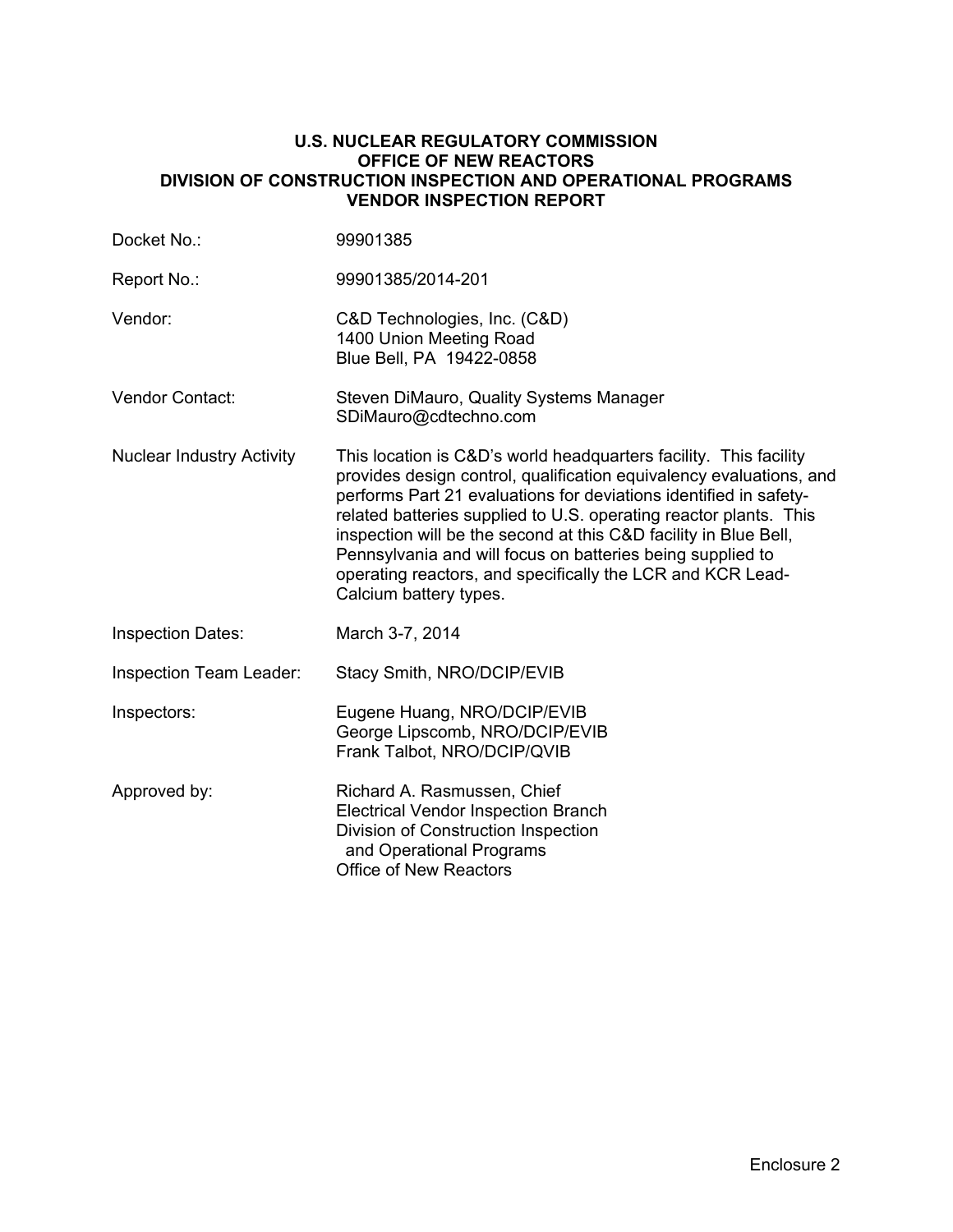# **EXECUTIVE SUMMARY**

#### C&D Technologies, Inc. 99901385/2014-201

The U.S. Nuclear Regulatory Commission (NRC) conducted this vendor inspection to verify that C&D Technologies, Inc. (C&D) implemented an adequate quality assurance (QA) program that complies with the requirements of Appendix B, "Quality Assurance Criteria for Nuclear Power Plants and Fuel Reprocessing Plants," to Title 10 of the *Code of Federal Regulations* (10 CFR) Part 50, "Domestic Licensing of Production and Utilization Facilities," and 10 CFR Part 21, "Reporting of Defects and Noncompliance."

This inspection specifically evaluated C&D's design, qualification, and commercial-grade dedication (CGD) activities associated with safety-related batteries supplied to U.S. operating reactor plants. The NRC inspection team reviewed the initial qualification of the safety-related batteries, design changes since the initial qualification, and CGD of parts that C&D procured from sub-vendors to manufacture the batteries. In addition, the inspection team reviewed C&D's nonconformance, corrective action, and 10 CFR Part 21 programs. Furthermore, the inspectors assessed the corrective actions taken to close previously identified violations and nonconformances identified in NRC inspection report 99901385/2009-201. The NRC conducted this inspection at the C&D facility in Blue Bell, PA.

The following regulations served as the bases for this NRC inspection:

- Appendix B to 10 CFR Part 50
- 10 CFR Part 21

Inspection procedures (IP) to be used include IP 43002, "Routine Inspections of Nuclear Vendors," IP 43004, "Inspection of Commercial-Grade Dedication Programs," and IP 36100, "Inspection of 10 CFR Part 21 and Programs for Reporting Defects and Noncompliance."

The information below summarizes the results of this inspection.

#### 10 CFR Part 21

The NRC inspection team concluded that the unanalyzed deviations involving misaligned separators, battery qualification, and lead slags / foreign material within the batteries, and C&D's failure to file an interim report in accordance with Part 21 timelines, are an unresolved item pending C&D's evaluation of theses deviations discussed in Section 1.b of the report details (Unresolved Item (URI) 99901385/2014-201-01).

#### Design Control and Qualification

The NRC inspectors concluded that C&D has not established a program that adequately controls design in accordance with regulatory requirements of Criterion III, "Design Control," of Appendix B to 10 CFR Part 50. The inspectors issued Nonconformance 99901385/2014-201- 02 for C&D's failure to show that the LCR-21 batteries were qualified under the most adverse conditions in accordance with PO specification IEEE 535-1979. Additionally, the inspectors issued Nonconformance 99901385/2014-201-03 for C&D's failure to adequately demonstrate that original type testing performed for K-line batteries envelop current customer qualification requirements.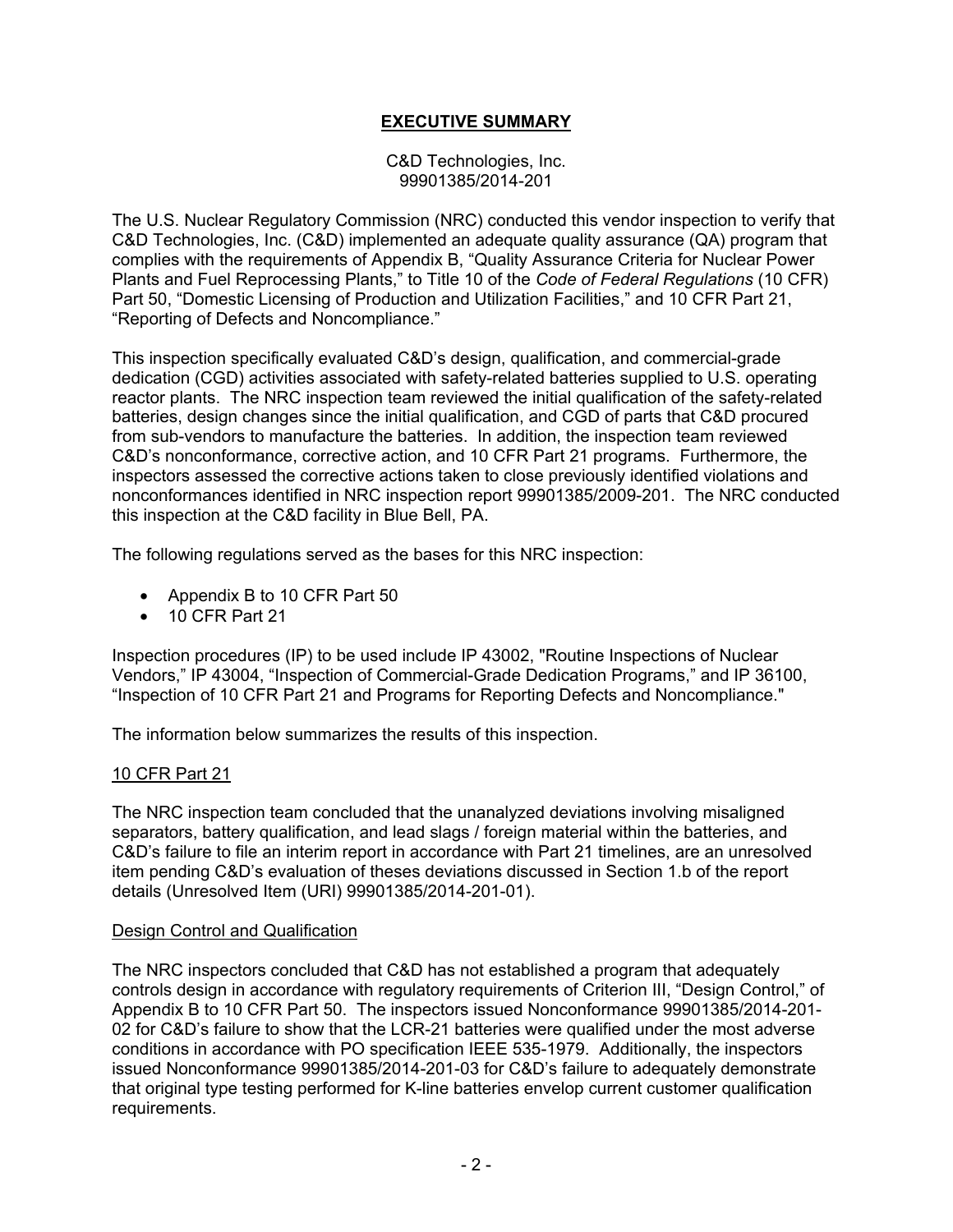In addition, since nonconformances 99901385/2014-201-02 and 99901385/2014-201-03 represent departures from technical requirements in purchase orders, C&D is required to begin the process of determining whether these particular deviations could create a substantial hazard in accordance with 10 CFR Part 21 requirements.

## Nonconformances and Corrective Actions

The NRC inspectors concluded that C&D has not implemented their programs to control nonconforming material, parts, or components and to identify and correct conditions adverse to quality in accordance with regulatory requirements in Criterion XV, "Nonconforming Materials, Parts, or Components," and Criterion XVI, "Corrective Action," of Appendix B to 10 CFR Part 50. The inspectors issued Nonconformance 99901385/2014-201-04 for C&D's failure to assure conditions adverse to quality are identified and corrected. Additionally, the inspectors issued Nonconformance 99901385/2014-201-05 for C&D's failure to review nonconforming items in accordance with documented procedures.

#### Commercial-Grade Dedication

The NRC inspectors concluded that C&D has established a CGD program in accordance with regulatory requirements of Criterion III, "Design Control," Criterion IV, "Procurement Document Control," Criterion VII, "Control of Purchased Material, Equipment, and Services," and Criterion X, "Inspection," of Appendix B to 10 CFR Part 50; however, C&D failed to provide enough objective evidence for the inspectors to verify adequate implementation of the program. Specifically, the dedication plans reviewed by the NRC identified that C&D accepted critical characteristics that were outside of acceptable ranges, as documented in Nonconformance 99901385/2014-201-05, without justifying acceptance of the nonconforming conditions in accordance with documented procedures.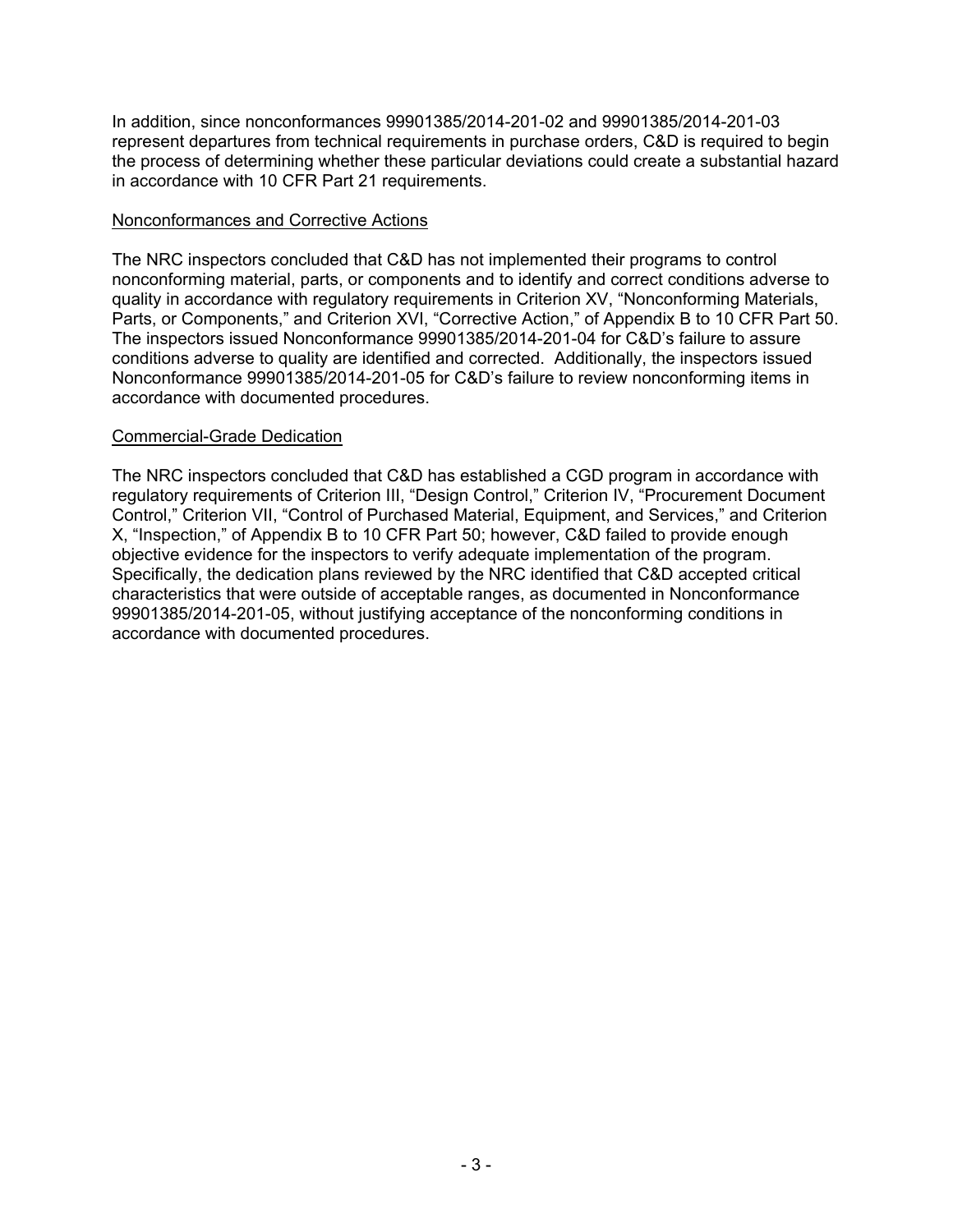## **REPORT DETAILS**

## **1. 10 CFR Part 21 Program**

#### a. Inspection Scope

The inspectors reviewed C&D Technologies, Inc's (C&D) policies and implementing procedures that govern its Title 10 of the Code of Federal Regulations (10 CFR) Part 21 program to verify compliance with the requirements of 10 CFR Part 21. The inspectors also reviewed C&D's procedures that govern corrective actions and the control and correction of nonconforming items to verify an adequate link to the 10 CFR Part 21 process. C&D standard policy A-14, "Evaluation, Notification & Reporting Responsibilities in Accordance with USNRC 10 CFR 21 Regulations," establish the requirements for compliance with the requirements in 10 CFR Part 21. The inspectors reviewed C&D's 10 CFR Part 21 policy and procedures and related documentation, including Part 21 evaluation reports and corrective action (CA) reports, and interviewed QA staff members.

#### b. Observations and Findings

The team identified that in evaluation report number, 2012-12, for Entergy (Palisades Nuclear Power Plant), C&D failed to prepare and submit an interim report for an identified deviation potentially associated with a substantial safety hazard (SSH) that could not be completed within 60 days of discovery. C&D was notified of a deviation with misaligned separators on LCR-25 battery cells on February 16, 2012, entered a Part 21 evaluation on February 26, 2012, and closed the evaluation on March 5, 2012, documenting it was not a defect. However, on March 6, 2012, C&D informed the customer that they did not meet specifications regarding the amount that the separators overlap the edges of the plates and that a current path between two adjacent plates can develop leading to discharged cells. Specifically, C&D noted they could not determine the root cause, or if/when this issue would occur, until they received the batteries back from the customer. Based on this inspection, C&D reopened a Part 21 evaluation and submitted an interim report to the NRC to address this deficiency on March 28, 2014 (Agencywide Document Access and Management System (ADAMS) Accession Number ML14094A012).

In addition, C&D failed to evaluate deviations documented in the following customer complaints to identify defects and failures to comply associated with SSHs as soon as practicable:

- Customer Complaint (COMP)-2012-00163, dated August 31, 2012
	- o Exelon (Clinton Power Station) informed C&D that lead flake/slag deposits were unacceptable and could become shortening risks. C&D marked this COMP as not requiring a Part 21 evaluation despite noting in the COMP that the lead rundowns present a risk in that they may cause shorts at some point if the lead rundowns and balled lead separate from the straps.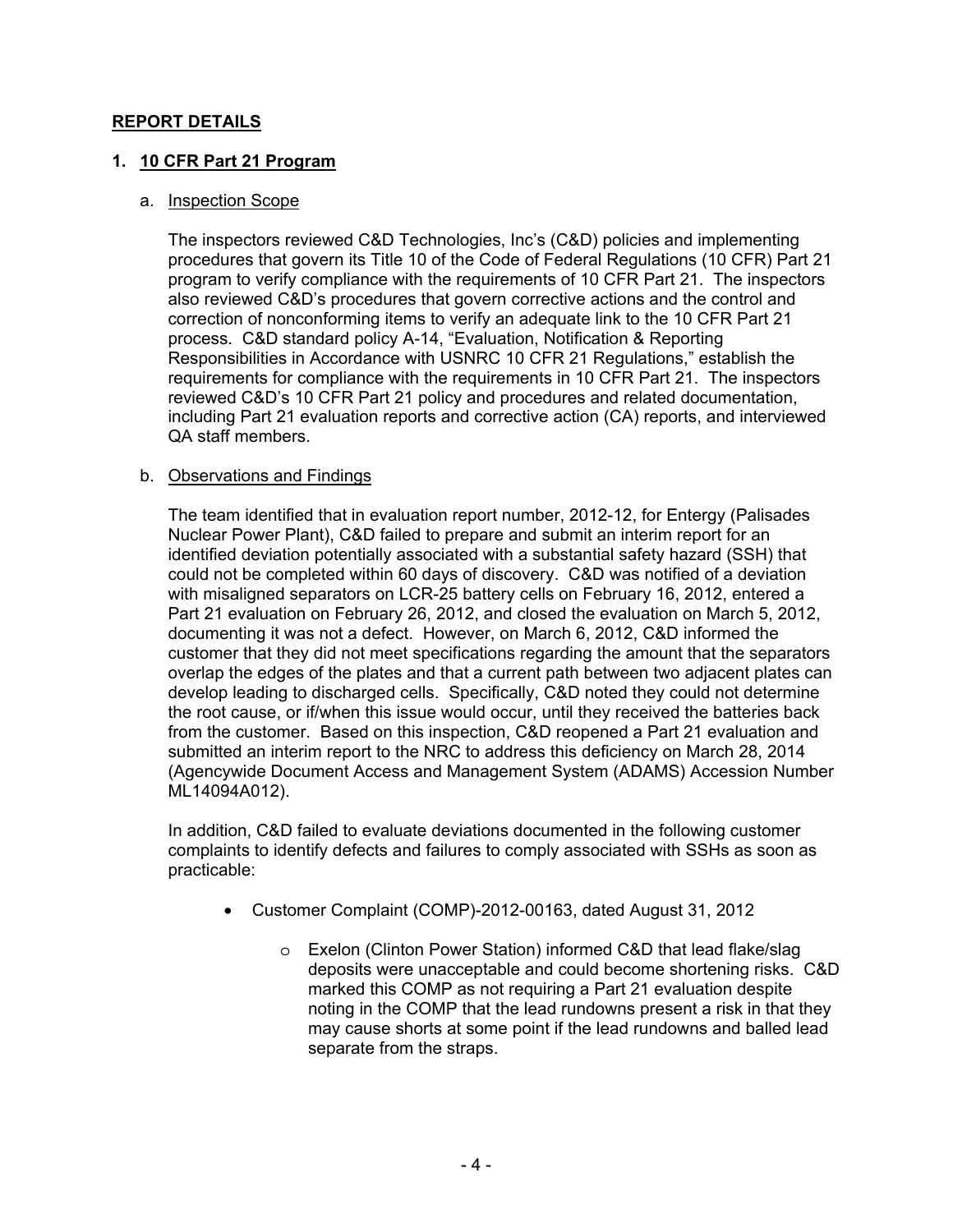- COMP-2012-00007, dated January 10, 2012
	- o South Carolina Electric & Gas (SCE&G) (Virgil C. Summer Nuclear Station) identified foreign material on a cell of a new battery that was suspected to be lead rundowns. C&D noted that lead rundown will not have an impact on performance at the current location, but the pieces could move and come into contact with two adjacent plates. C&D recommended that cell voltage be measures and visual inspections be conducted more frequently than normal and that the cell should be replaced at the next scheduled outage. C&D documented this COMP as not requiring a Part 21 evaluation in order to identify a reportable defect or failure to comply that could create a SSH, were this issue to remain uncorrected.
- COMP-2013-00040, dated February 7, 2013
	- o XCEL Energy (Monticello Nuclear Generating Plant) identified foreign material in the top of a battery cell. C&D provided a replacement battery, but documented that this COMP as not requiring a Part 21 evaluation in order to identify a reportable defect or failure to comply that could create a SSH, were this issue to remain uncorrected.
- COMP-2013-00113, dated April 29, 2013
	- o PSEG (Salem Nuclear Generating Station) identified high sediment for a KCR-21 battery. Salem performed regular maintenance to assure there were no shortening of affected cells, and the cell was replaced; however, this COMP was documented as not requiring a Part 21 evaluation in order to identify a reportable defect or failure to comply that could create a SSH, were this issue to remain uncorrected.

Furthermore, the NRC inspectors identified additional departures from technical requirements included in procurement documents regarding battery qualification, documented in Section 2.b of this report, that were not identified as deviations nor evaluated to identify defects and failures to comply associated with SSHs; and specifically, if the batteries are qualified to perform their intended safety-function.

In addition, the inspectors identified misused terms in C&D's Part 21 procedure, A-14, such as, "Once the Discovery has been identified to the Safety Committee; the Director of Quality shall (within five days of discovery) in conjunction with the Director of Product Development assess if the defect requires engineering evaluation and if this evaluation can be completed within 60 days." This is in conflict with A-14's definition of defect, "A deviation in a basic component delivered to a purchaser for use in a facility or an activity subject to the regulations in 10 CFR Part 21 if, on the basis of an evaluation, the deviation could create a substantial safety hazard."

c. Conclusions

The NRC inspection team concluded that the unanalyzed deviations involving misaligned separators, battery qualification, and lead slags/foreign material within the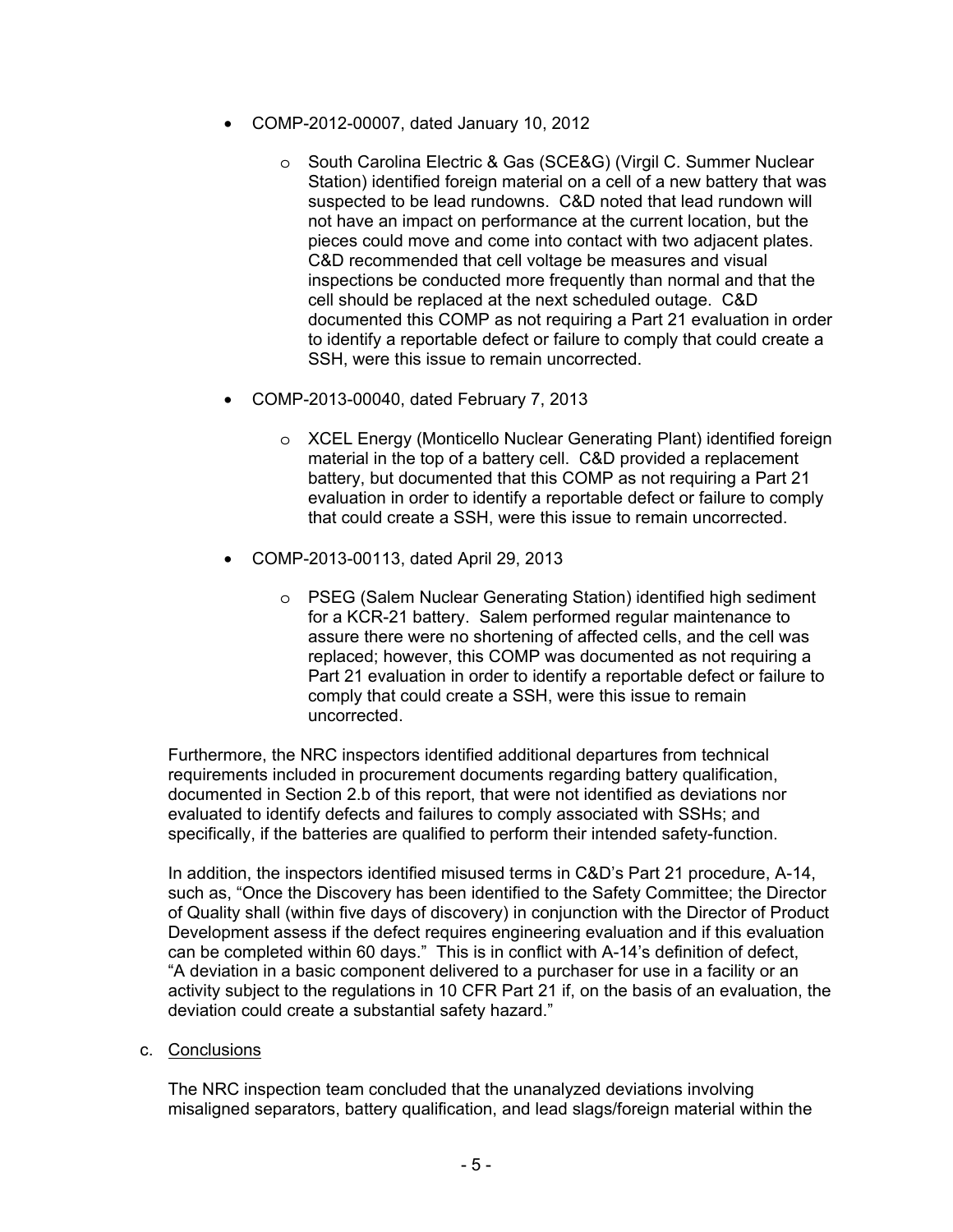batteries, and C&D's failure to file an interim report in accordance with Part 21 timelines, are an unresolved item pending C&D's evaluation of theses deviations discussed in Section 1.b of the report details (Unresolved Item (URI) 99901385/2014-201-01).

# **2. Design Control and Qualification**

#### a. Inspection Scope

The inspectors reviewed C&D's policies and procedures for design control and battery qualification to verify compliance with Criterion III, "Design Control," and Criterion XI, "Test Control," of Appendix B to 10 CFR Part 50. The inspectors evaluated C&D's design change control process and procedures established in C&D's QA manual. Specifically, the inspectors reviewed two design changes to ensure that they were properly evaluated against components and parts used in the original type testing.

The inspectors reviewed L-line and K-line original type testing packages and the applicable IEEE standards that were used at the time and, in addition, a sample of qualification reports that used equivalency evaluations to ensure that batteries were qualified to the versions of the standards required in the customers' POs.

#### b. Observations and Findings

#### 'L-line' Batteries

The inspectors reviewed Entergy PO 10358362 (Arkansas Nuclear One) for LCR-21 batteries with polycarbonate containers. PO 10358362 was for a replacement order that specified the original requirements in Arkansas Power and Light (AP&L) PO 01013. Arkansas Nuclear Unit 1, now operated by Entergy, was previously owned by AP&L. The AP&L PO required qualification in accordance with Nuclear Environmental Qualification Report QR2-07209, dated March 22, 1984, which specified, in addition to other requirements, Institute of Electrical and Electronics Engineers (IEEE) standard 535-1979, "IEEE Standard for Qualification of Class 1E Lead Storage Batteries for Nuclear Power Generating Stations." QR2-07209 stated the basis for qualification was review and analysis of previous test data. Section 4.3, "Seismic," of QR2-07209 summarizes previous testing conducted prior to the issue of IEEE 535-1979 by Wyle Labs in 1976 that provided the previous test data for LC-21 qualification by analysis.

The 1976 seismic testing by Wyle Labs, as summarized in QR2-07209, included testing of many battery types, some of which had polycarbonate containers. The only batteries aged to the required 20-year qualified battery life were two 25-year naturally aged CT-1440 cells. However, the CT-1440s were opened, and the aged plates were removed from the original containers and placed in new plastic containers with plastic covers. Additionally, a new bottom plate support system, similar to that employed in cells produced at that time, was added to the cell. C&D did not provide justification for use of a partially aged cell in the seismic testing and there was no discussion in the qualification report that any other components except the plates were appropriately aged. This is not in accordance with IEEE 535-1979, which requires:

Section 8.2, "Aging Procedure," states, in part, that naturally aged cells [operated cells] may be used for qualification testing or accelerated aging of the entire cell [by procedure].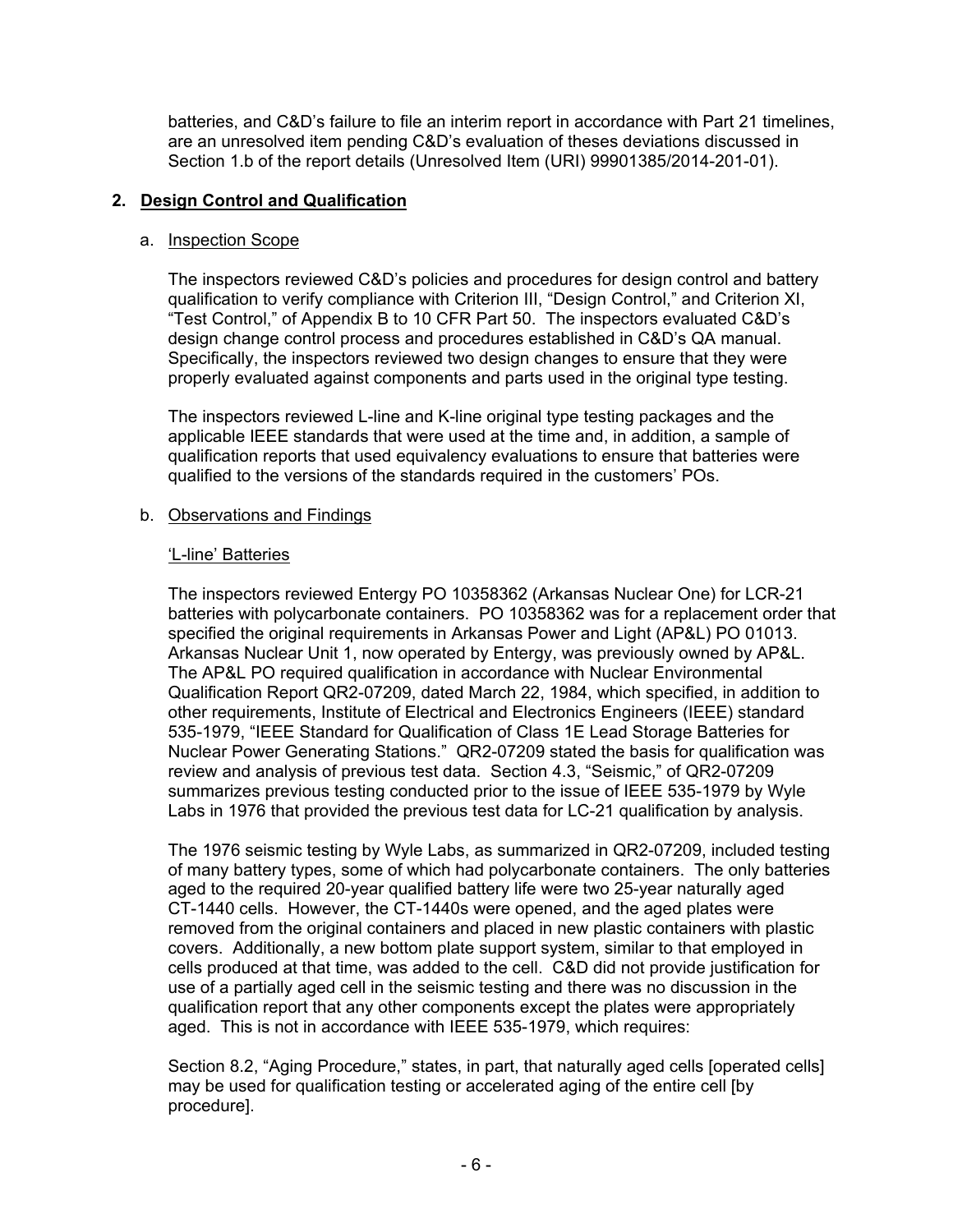Section 5.1, "Type Testing," states a type test satisfies qualification only if the equipment to be tested is aged to an anticipated qualified life, subjected to all environmental influences known to affect performance, and operated under simulated conditions;

Section 8.3.1, "Cell Qualification by Test," requires cells to have completed aging and to be discharge tested to demonstrate capability of performance before, during, and after a seismic event; and,

The inspectors determined that C&D did not appropriately age the entire cell prior to seismic testing or provide justification for partial cell aging. Furthermore, QR2-07209 did not provide sufficient evidence and/or documentation to show how the IEEE 535-1979 seismic requirement to test aged cells was met by type testing in 1976 or by analysis associated with the 1984 AP&L PO.

C&D's failure to meet the qualification requirements of IEEE 535-1979, as required by Entergy PO 10358362 and AP&L PO 01013, is identified as Nonconformance 99901385/2014-201-02.

#### 'K-line' Batteries

The NRC inspection team reviewed PO 00472405 from Exelon (Braidwood Station and Byron Station); this PO was for K-line breakers to be qualified per specification URS 17-6-001, Revision 0, which required IEEE 535-2006, IEEE 344-2004, and IEEE-450-2002. Qualification package QR-2360174-1 contained the engineering evaluation to show how the Exelon PO requirements were enveloped by the original type testing that was performed on K-line batteries. The NRC inspectors noted that the original type testing was dated, January 13, 1977, and utilized IEEE 535 draft version 8, IEEE 344-1975, and IEEE 450-1975. The NRC inspectors identified that there were notable technical differences between the older IEEE standards and the newer IEEE standards required in the PO. The inspectors determined that there was insufficient evidence and/or documentation in QR-2360174-1 to show that the newer IEEE requirements were bounded by the original type testing. C&D's failure to adequately demonstrate that original type testing performed envelops current customer qualification requirements is identified as the first example of Nonconformance 99901385/2014-201- 03.

The NRC inspectors identified that C&D could not provide documentation of a qualification report for PO 00501212 from Exelon (Clinton Power Station) or any other equivalent documentation to demonstrate how batteries were qualified and/or bounded by the original type testing. The NRC inspectors identified that the original type testing utilized older IEEE revisions and no documentation existed to demonstrate that the current customer IEEE qualification requirements specified in the PO are met. This is another example of C&D's failure to adequately demonstrate that original type testing performed for K-line batteries envelop current customer qualification requirements. This issue has been identified as an additional example of Nonconformance 99901385/2014- 201-03.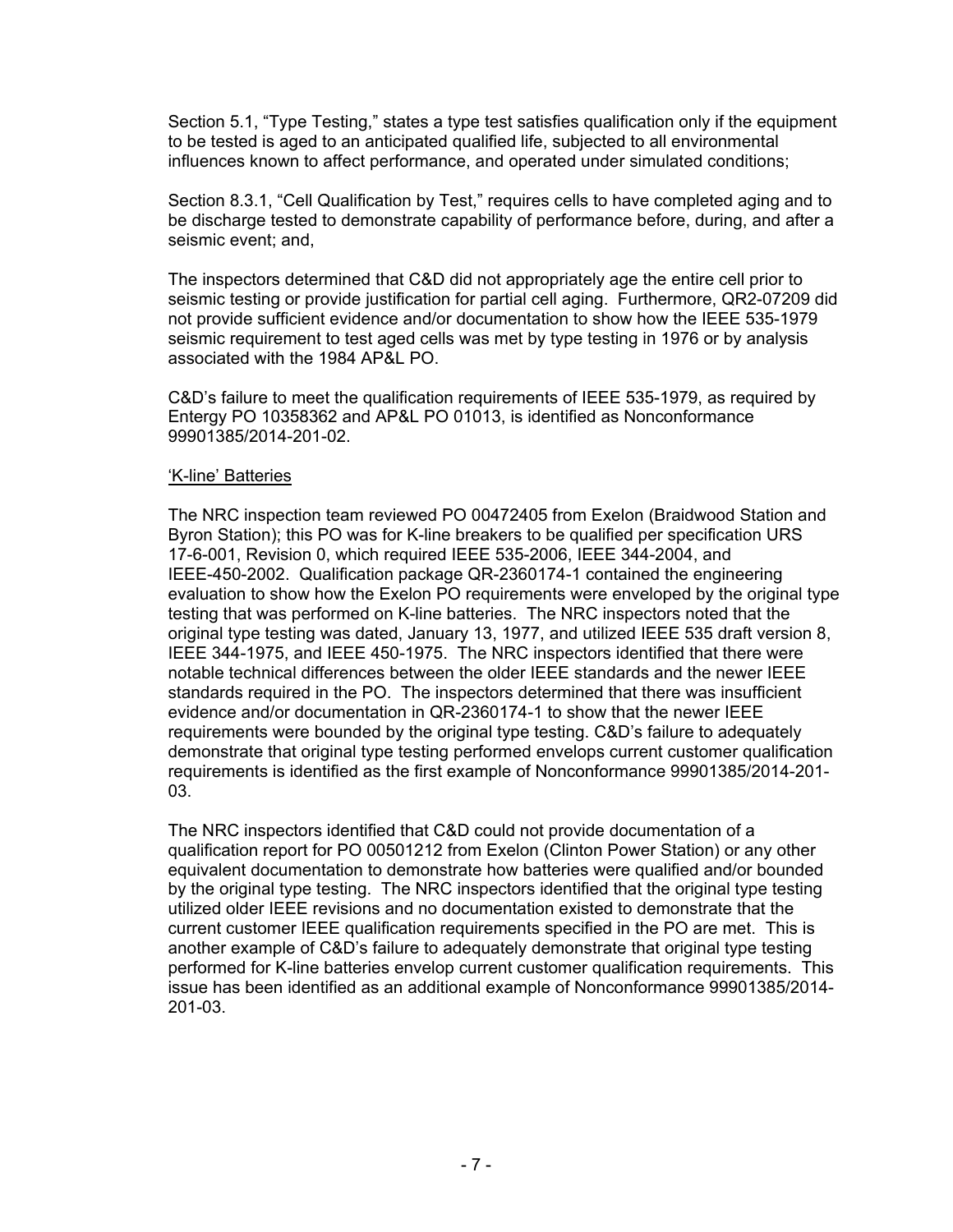## c. Conclusions

The NRC inspectors concluded that C&D has not established a program that adequately controls design in accordance with regulatory requirements of Criterion III, "Design Control," of Appendix B to 10 CFR Part 50. The inspectors issued Nonconformance 99901385/2014-201-02 for C&D's failure to show that the LCR-21 batteries were qualified under the most adverse conditions in accordance with PO specification IEEE 535-1979. Additionally, the inspectors issued Nonconformance 99901385/2014-201-03 for C&D's failure to adequately demonstrate that original type testing performed for Kline batteries envelop current customer qualification requirements.

In addition, since nonconformances 99901385/2014-201-02 and 99901385/2014-201-03 represent departures from technical requirements in purchase orders, C&D is required to begin the process of determining whether these particular deviations could create a substantial hazard in accordance with 10 CFR Part 21 requirements.

## **3. Nonconformances and Corrective Actions**

## a. Inspection Scope

The inspectors reviewed C&D's policies and procedures governing the implementation of nonconforming components and corrective actions to verify compliance with Criterion XV, "Nonconforming Materials, Parts, or Components," and Criterion XVI, "Corrective Action," of Appendix B to 10 CFR Part 50. The inspectors reviewed CA quality operating procedure (QOP) BB-QOP 8.5.2 to assure measures are established to ensure that conditions adverse to quality are promptly identified and corrected. The inspectors reviewed C&D's documented conditions adverse to quality such as customer complaints, deviations, and defective material and equipment. In addition, the inspectors conducted interviews of C&D's quality and engineering staff about the evaluation of nonconforming components and corrective actions and reviewed AQOP-8.3, "Control of Nonconforming Product," Revision K, dated December 13, 2013. In additional, the NRC inspection team verified adequate closure of corrective actions associated with the violations and nonconformances previously identified in NRC IR 99901385/2009-201.

## b. Observations and Findings

The NRC inspection team observed that, through the limited sample reviewed, C&D's corrective action and nonconformance programs are populated by customer complaints, internal audits, and NRC and NUPIC findings. These programs, as discussed with C&D's QA management, are not being utilized by C&D staff to self-identify conditions adverse to quality or control nonconforming items as required by BB-QOP 8.5.2 and AQOP 8.3, and specifically, the regulatory requirements in Criterion XV, "Nonconforming Materials, Parts, or Components," and Criterion XVI, "Corrective Action," of Appendix B to 10 CFR Part 50.

C&D uses BB-QOP 8.5.2, "Corrective Action", dated May 11, 2011, to govern their CA process. BB-QOP 8.5.2 states, in part, that the purpose of this procedure is to define the corrective action requirements to assure that measures are established to assure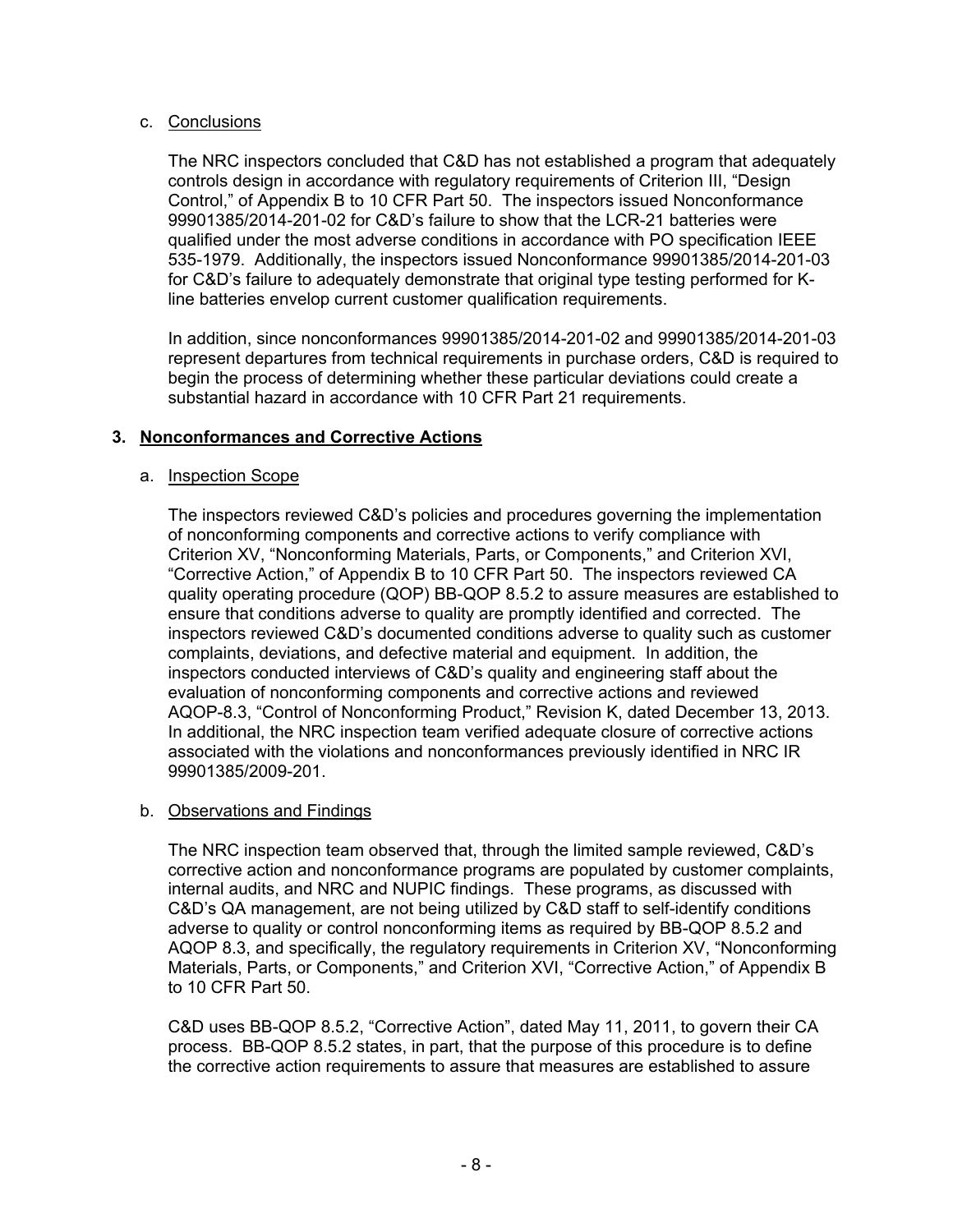that conditions adverse to quality are promptly identified and corrected. However, C&D's CA program failed to identify and correct conditions adverse to quality in the following:

- The NRC inspection team found that the CA reports generated to address previous violations and nonconformances identified in NRC IR 99901385/2009-201 were insufficient to correct the identified problems. Specifically,
	- o C&D CA report 09-049 and 09-050 were initiated to resolve violations 99901385/2009-201-01 and 99901385/2009-201-02. Violation 99901385/2009-201-01 was cited for an inadequate procedure due to the failure to adequately prescribe the process to perform an evaluation and meet timeliness requirements as specified in Part 21. The first example of Violation 99901385/2009-201-02 was cited due to the failure to perform an evaluation within the time requirements specified in Part 21. The second example of Violation 99901385/2009-201-02 was cited due to failure to perform an evaluation. During this inspection, the NRC inspectors found: multiple examples where 10 CFR Part 21 evaluations were not being completed for deviations; that C&D did not file an interim report in accordance with Part 21 timelines; and, misuse of Part 21 terms within the Part 21 procedure. Based on these examples, the NRC inspectors found CA reports 09-049 and 09-050 inadequate to correct the deficiencies identified in violations 99901385/2009-201-01 and 99901385/2009-201-02; therefor, these violations are still open.
	- o C&D CA report 09-054 was initiated to resolve Nonconformance 99901385/2009-201-03 for C&D's failure to identify the root causes for quality problems and prevent their recurrence. C&D stated in their response to the NRC on November 30, 2009, (ADAMS Accession Number ML093360523) that "dedication activities were reviewed, specifically with regard to identifying equipment and calibration facilities. No other vendors who should be on the list, but are not, have been identified." However, the C&D Attica facility had not completed the extent of condition for calibration service providers using A2LA certificates; therefore, Nonconformance 99901385/2009-201-03 is still open.
	- o C&D CA report 09-51 was initiated to resolve Nonconformance 99901385/2009-201-04 for C&D's failure to provide an engineering justification for down-grading a battery cover's safety-related function. The CA report was closed on August 8, 2010; however C&D was not able to provide an engineering change notice (ECN) for down-grading the battery cover's safety-related function. The inspectors found CA report 09-51 inadequate to correct this condition adverse to quality identified by the NRC in 2009. Nonconformance 99901385/2009-201-04 is still open.
- CA report 14-06 was initiated on January 8, 2014, when Nuclear Procurement Issues Committee (NUPIC) identified a failure to enter a customer complaint into the customer complaint database. Specifically, it dealt with a conformance/compliance incorrectly certified to IEEE 383-1974. The corrective action included a procedural change to the customer complaint procedure. Specifically, BI-WI-8.2.1-2, "Customer Complaints," Revision 7, now states, "the product manager has the latitude to determine those situations which may not warrant entry as a customer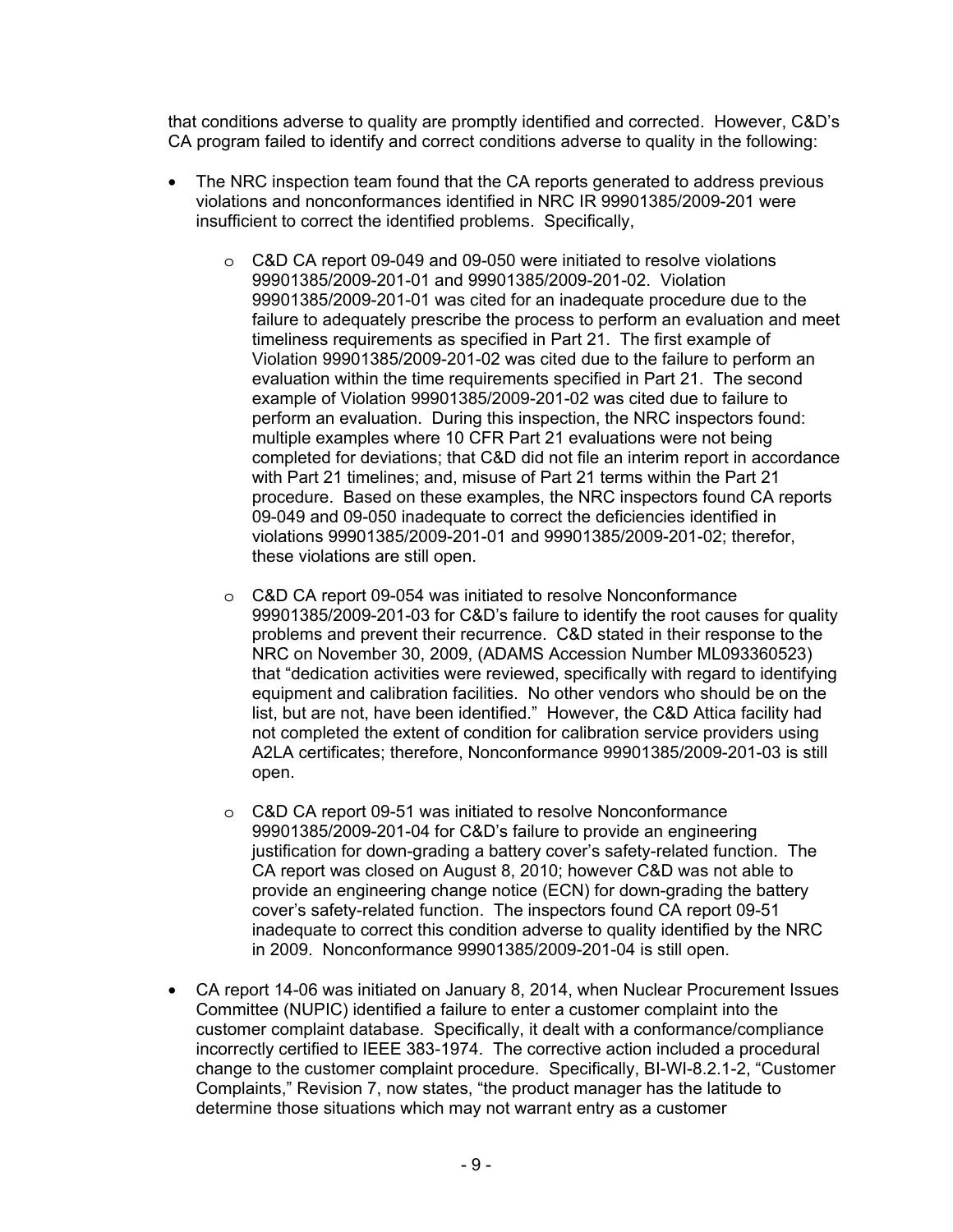complaint…examples include documents that can be re-submitted to the customer within the same day due to typographical errors and other situations in which the customer is not delayed or inconvenienced by the issue." C&D responded to a NUPIC finding of not entering a condition adverse to quality into their CA process by allowing even greater latitude to enter items into their CA process. In addition, not entering situations in which the customer is not delayed or inconvenienced by the issue will bypasses C&D's corrective action process described in step 4.1 to determine corrective/preventative actions and to review corrective actions for effectiveness. In addition, if same day deficiencies are corrected and not entered into the customer complaint, corrective action, or Part 21 process, they will not be screened for Part 21 applicability. The inspectors found CA report 14-06 inadequate to correct this condition adverse to quality. Since the inspection, C&D has noted that they will revise the procedure to ensure that all identified concerns will be entered into their corrective action system.

These have been identified as examples of Nonconformance 99901385/2014-201-04.

C&D uses AQOP-8.3, "Control of Nonconforming Product," to govern their nonconformance process. AQOP 8.3 states that, "This procedure applies to all discrepant material, purchased and/or manufactured, at the C&D Technologies Attica Facility, and includes the identification, containment, documentation, disposition, and handling of raw material, completed components or finished parts and assemblies which do not conform to the specifications, drawings or fitness-for-use-criteria…Records of the nature of nonconformities and any subsequent actions taken, including concessions obtained, are maintained as describe above and as referenced in AQOP-4.2.4 [Control of Records]."

BB-QOP-7.4.3, "Commercial Grade Dedication," step 4.1.9 states, in part, that, "[i]f some of the dedication test results are outside of acceptable ranges, the Leola lab manager or the site QC manager shall arrange for segregation of item inventory, report the nonconformance, submit the results to the Director of Engineering & Quality for disposition, and shall initiate corrective action with the supplier as appropriate."

C&D was not able to produce any nonconformance reports over the past five years for NRC review; however, the NRC inspection team identified the following nonconforming conditions through email or other notes in dedication plans. C&D failed to provide evidence to show if these conditions were entered into their nonconformance process:

- C&D failed to accept a nonconforming condition for a critical characteristic, dimensions, for washer hardware in dedication plan 084/PH00907, in accordance with documented procedures. Specifically, the inspectors noted that the outer diameter for sample 5 to be minimally outside of tolerance. C&D accepted the critical characteristic as-is and failed to properly justify acceptance of the nonconforming condition in the dedication plan and enter this into their nonconformance process in accordance with AQOP-8.3, BB-QOP-7.4.3, and Criterion XV of Appendix B. C&D entered the issue into their corrective action program as CA report 14-8 dated March 6, 2014.
- C&D failed to accept a nonconforming condition for a critical characteristic, lot homogeneity, for battery containers in customer order 2393760, as required by Dedication Plan 077/PZ00651, Revision 12, dated February 22, 2011. Specifically, according to the sampling plan C&D utilized, 16 samples were needed to verify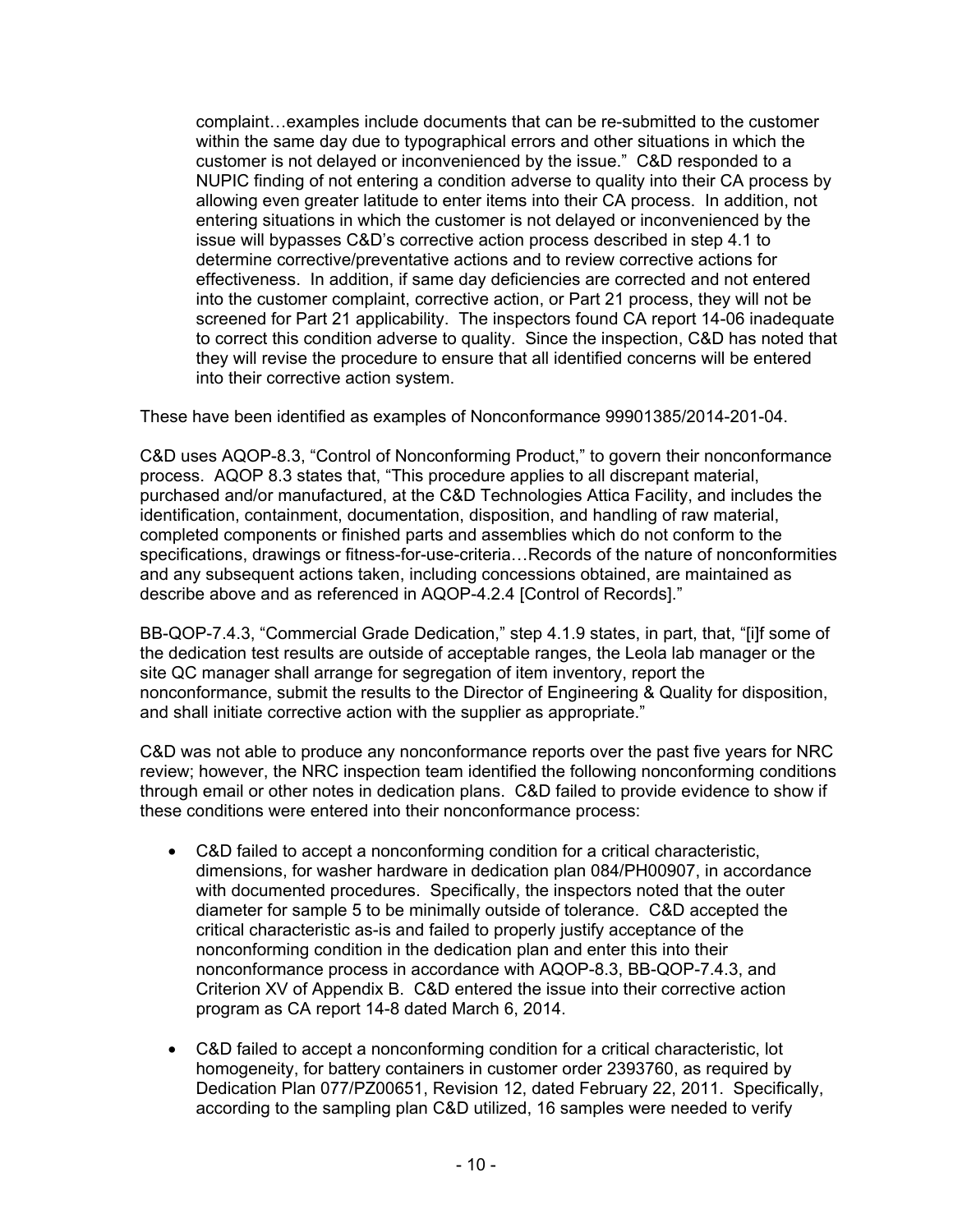homogeneity for the lot size; however, C&D's documentation showed 2 of the 16 test samples to be from an unknown mold number. C&D accepted the critical characteristic and failed to properly justify acceptance of the nonconforming condition in the dedication plan and enter this into their nonconformance process in accordance with AQOP-8.3, BB-QOP-7.4.3, and Criterion XV of Appendix B.

- Material test laboratory report for work request no. 12-11-09-2 identified a nonconforming part, washers PH01340, lot E-17-1. An informal disposition was stamped on the report itself; however, C&D failed to enter this into their nonconformance process in accordance with AQOP-8.3 and Criterion XV of Appendix B.
- Material test laboratory report for work request no. 12-04-25-3 documents that PB00335 bolt, lot #37447, does not conform to the applicable C&D dedication plan requirements. The bolt exceeded the tensile strength requirement of 100-150 kilopounds per square inch (ksi) with a ksi of 155. An e-mail dispositioned that the bolts were okay to use via an engineering manager; however, C&D failed to enter this nonconformance into their nonconformance process in accordance with AQOP-8.3, BB-QOP-7.4.3, and Criterion XV of Appendix B.

These have been identified as examples of Nonconformance 99901385/2014-201-05.

## c. Conclusions

The NRC inspectors concluded that C&D has not implemented their programs to control nonconforming material, parts, or components and to identify and correct conditions adverse to quality in accordance with regulatory requirements in Criterion XV, "Nonconforming Materials, Parts, or Components," and Criterion XVI, "Corrective Action," of Appendix B to 10 CFR Part 50. The inspectors issued Nonconformance 99901385/2014-201-04 for C&D's failure to assure conditions adverse to quality are identified and corrected. Additionally, the inspectors issued Nonconformance 99901385/2014-201-05 for C&D's failure to review nonconforming items in accordance with documented procedures.

## **4. Commercial-Grade Dedication**

## a. Inspection Scope

The NRC inspectors reviewed C&D's policies and procedures governing the implementation of its CGD program to verify compliance with the regulatory requirements of Criterion III, "Design Control," Criterion IV, "Procurement Document Control," Criterion VII, "Control of Purchased Material, Equipment, and Services," and Criterion X, "Inspection," of Appendix B to 10 CFR Part 50. The inspectors evaluated CGD control procedure BB-QOP 7.4.3, "Commercial Grade Dedication," related CGD documentation, and interviewed the Nuclear Product Manager and C&D staff members.

The inspectors evaluated C&D's CGD procedure implementation for a sample of dedicated items associated with Entergy orders for LCR-21 and KCR-21 Class 1E batteries. The inspectors evaluated the dedication plan, the criteria for the selection of critical characteristics, the basis for sample size, and the selection of acceptance methods to verify effective implementation of C&D's dedication process.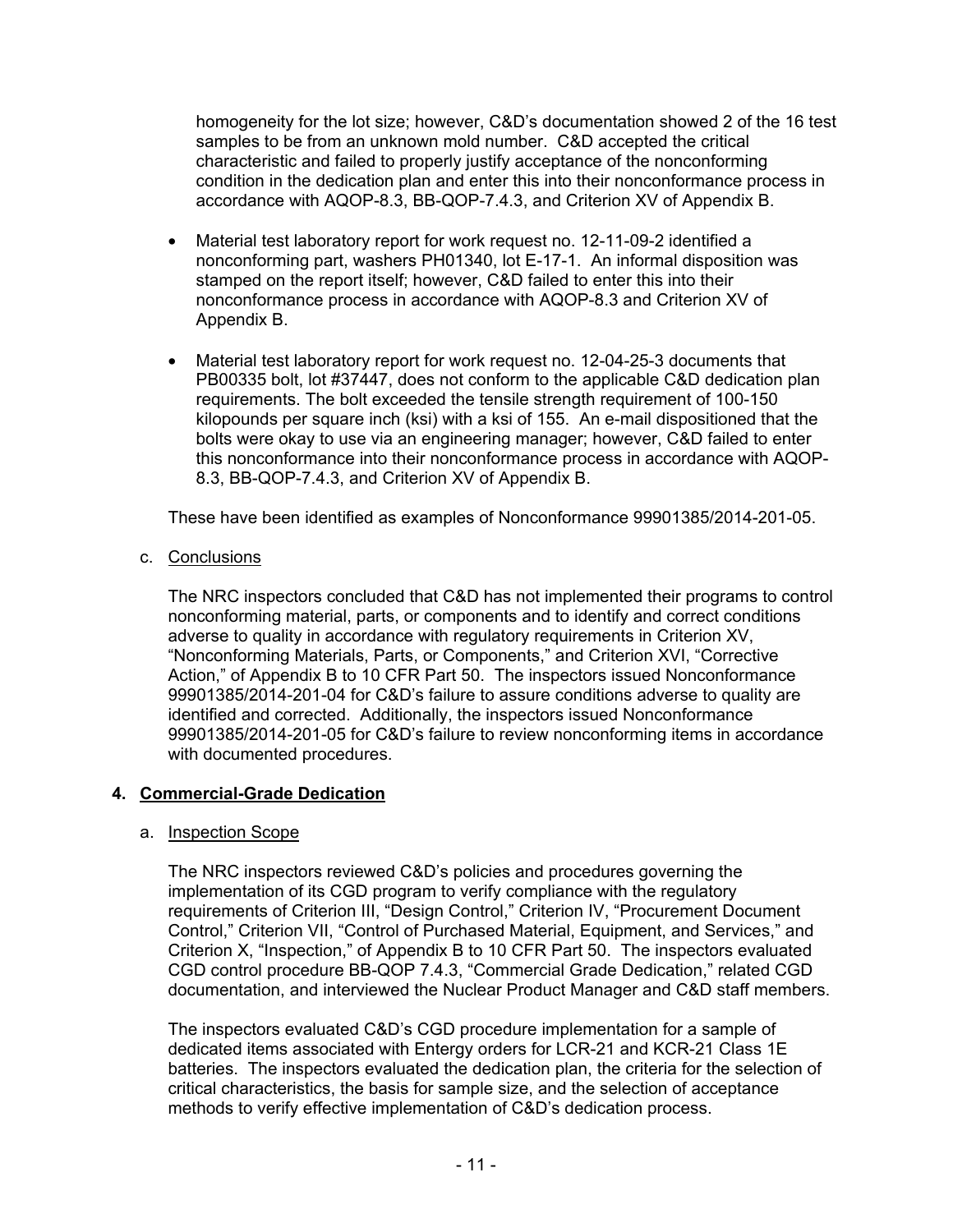# b. Observations and Findings

The NRC inspection team noted that, in the sampled dedication plans, C&D failed to accept nonconforming conditions associated with critical characteristics in accordance with their CGD and nonconformance processes. BB-QOP-7.4.3, "Commercial Grade Dedication," step 4.1.9 states, in part, that, "[i]f some of the dedication test results are outside of acceptable ranges, the Leola lab manager or the site QC manager shall arrange for segregation of item inventory, report the nonconformance, submit the results to the Director of Engineering & Quality for disposition, and shall initiate corrective action with the supplier as appropriate." However, the NRC identified that C&D failed to follow BB-QOP-7.4.3, step 4.1.9, for disposition and acceptance of nonconforming conditions identified in dedication plans for washer hardware, battery containers, and bolts, as cited in Nonconformance 99901385/2014-201-05 and documented in Section 3.b of this report. Specifically, C&D failed to document the disposition to accept conditions that were outside of the acceptable ranges required to verify that critical characteristic.

However, since the critical characteristic acceptance would not have been challenged by the minimally out of tolerance conditions in the examples noted, this has been identified as a deficiency in the identification and documentation of nonconforming items, and specifically, as a failure to review and accept a nonconforming condition in accordance with documented procedures.

## c. Conclusions

The NRC inspectors concluded that C&D has established a CGD program in accordance with regulatory requirements of Criterion III, "Design Control," Criterion IV, "Procurement Document Control," Criterion VII, "Control of Purchased Material, Equipment, and Services," and Criterion X, "Inspection," of Appendix B to 10 CFR Part 50; however, C&D failed to provide enough objective evidence for the inspectors to verify adequate implementation of the program. Specifically, the dedication plans reviewed by the NRC identified that C&D accepted critical characteristics that were outside of acceptable ranges, as documented in Nonconformance 99901385/2014-201-05, without justifying acceptance of the nonconforming conditions in accordance with documented procedures.

# **5. Entrance and Exit Meetings**

On March 3, 2014, the NRC inspection team presented the inspection scope during an entrance meeting with C&D personnel including Mr. Steve DiMauro, QA Manager, of C&D. On March 7, 2014, the inspectors presented the inspection results during an exit meeting with Mr. DiMauro and C&D personnel.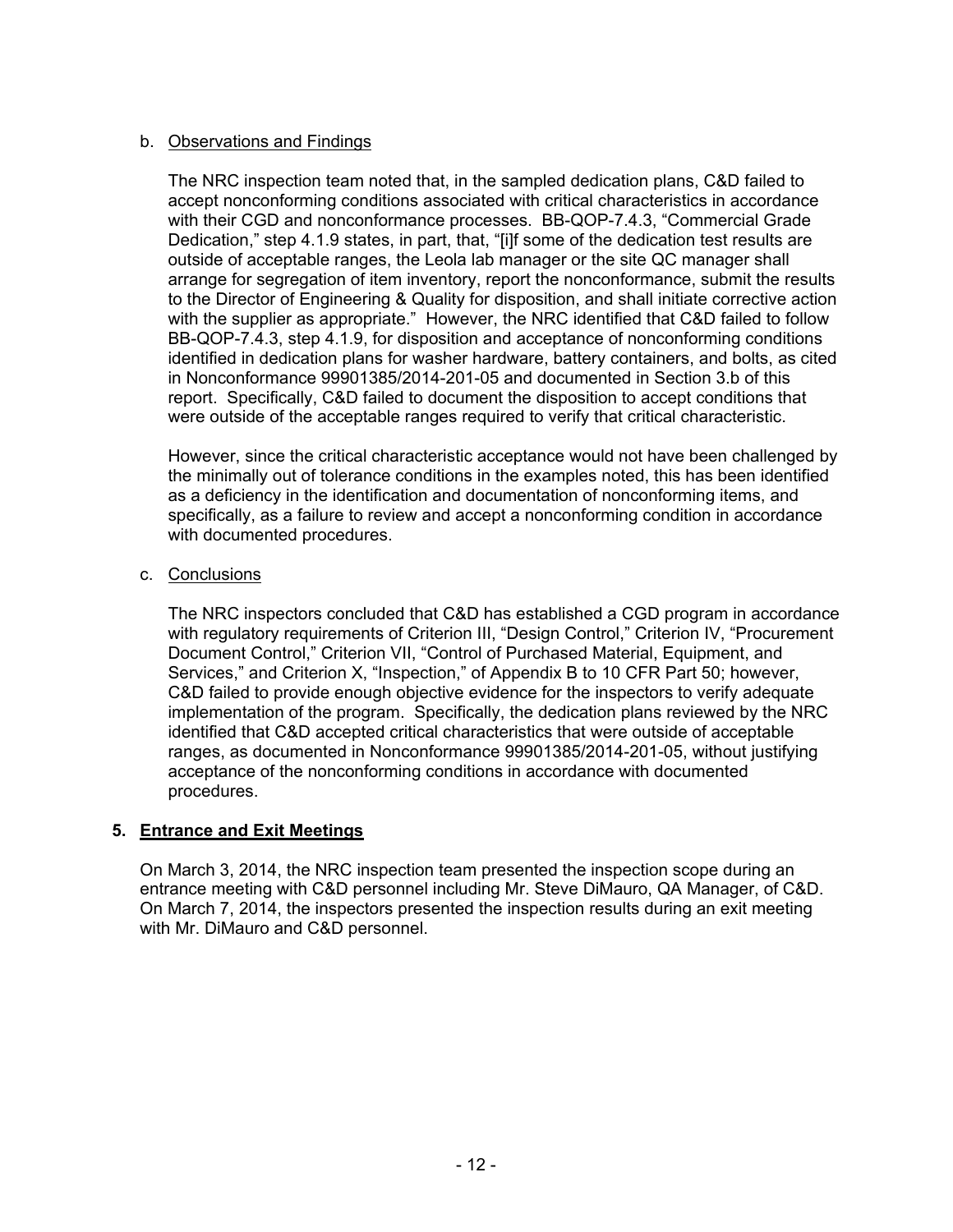# **ATTACHMENT**

# **1. PERSONS CONTACTED AND NRC STAFF INVOLVED:**

| <b>Name</b>            | <b>Title</b>                               | <b>Affiliation</b> | <b>Entrance</b> | <b>Exit</b> | <b>Interviewed</b> |
|------------------------|--------------------------------------------|--------------------|-----------------|-------------|--------------------|
| Lisa Smith             | <b>Quality Systems</b><br>Coordinator      | C&D                | X               | X           | X.                 |
| <b>Steve DiMauro</b>   | <b>Quality Systems</b><br>Manager          | C&D                | X               | X           | X                  |
| <b>Jeff Rankin</b>     | <b>Atica Facility Quality</b><br>Manager   | C&D                | X               | X           | X                  |
| Larry A. Carson        | <b>Nuclear Product Manger</b>              | C&D                | X               | X           | X                  |
| Robert F. Malley       | <b>Quality and Process</b><br>Engineering  | C&D                | X               | X           | X                  |
| Jon Anderson           | VP of New Technology<br>and Battery Design | C&D                | X               | X           | X                  |
| Drew D. Heimer         | <b>Director Product</b><br>Development     | C&D                |                 | X           | X                  |
| Manu<br>Kanjirathunkal | <b>Applications Engineer</b>               | C&D                | X               | X           | X                  |
| <b>Randy Clair</b>     | Manager of Materials<br><b>Test Lab</b>    | C&D                | X               | X           | X                  |
| <b>Stacy Smith</b>     | <b>Reactor Operations</b><br>Engineer      | <b>NRC</b>         | X               | X           |                    |
| Eugene Huang           | <b>Reactor Operations</b><br>Engineer      | <b>NRC</b>         | X               | X           |                    |
| George Lipscomb        | <b>Electrical Engineer</b>                 | <b>NRC</b>         | X               | X           |                    |
| <b>Frank Talbot</b>    | <b>Reactor Operations</b><br>Engineer      | <b>NRC</b>         | X               | X           |                    |

# **2. INSPECTION PROCEDURES USED:**

IP 43002, "Routine Inspections of Nuclear Vendors"

IP 43004, "Inspection of Commercial-Grade Dedication Programs"

IP 36100, "Inspection of 10 CFR Part 21 and Programs for Reporting Defects and Noncompliance"

# **3. ITEMS OPENED, CLOSED, AND DISCUSSED:**

| Item Number          | <b>Status</b> | Type       | Description            |
|----------------------|---------------|------------|------------------------|
| 99901385/2009-201-01 | Open          | <b>NOV</b> | Part 21                |
| 99901385/2009-201-02 | Open          | <b>NOV</b> | Part 21                |
| 99901385/2009-201-03 | Open          | <b>NON</b> | <b>Criterion XVI</b>   |
| 99901385/2009-201-04 | Open          | <b>NON</b> | <b>Criterion III</b>   |
| 99901385/2009-201-05 | Open          | <b>NON</b> | <b>Criterion V</b>     |
| 99901385/2009-201-06 | Closed        | <b>NON</b> | <b>Criterion XVIII</b> |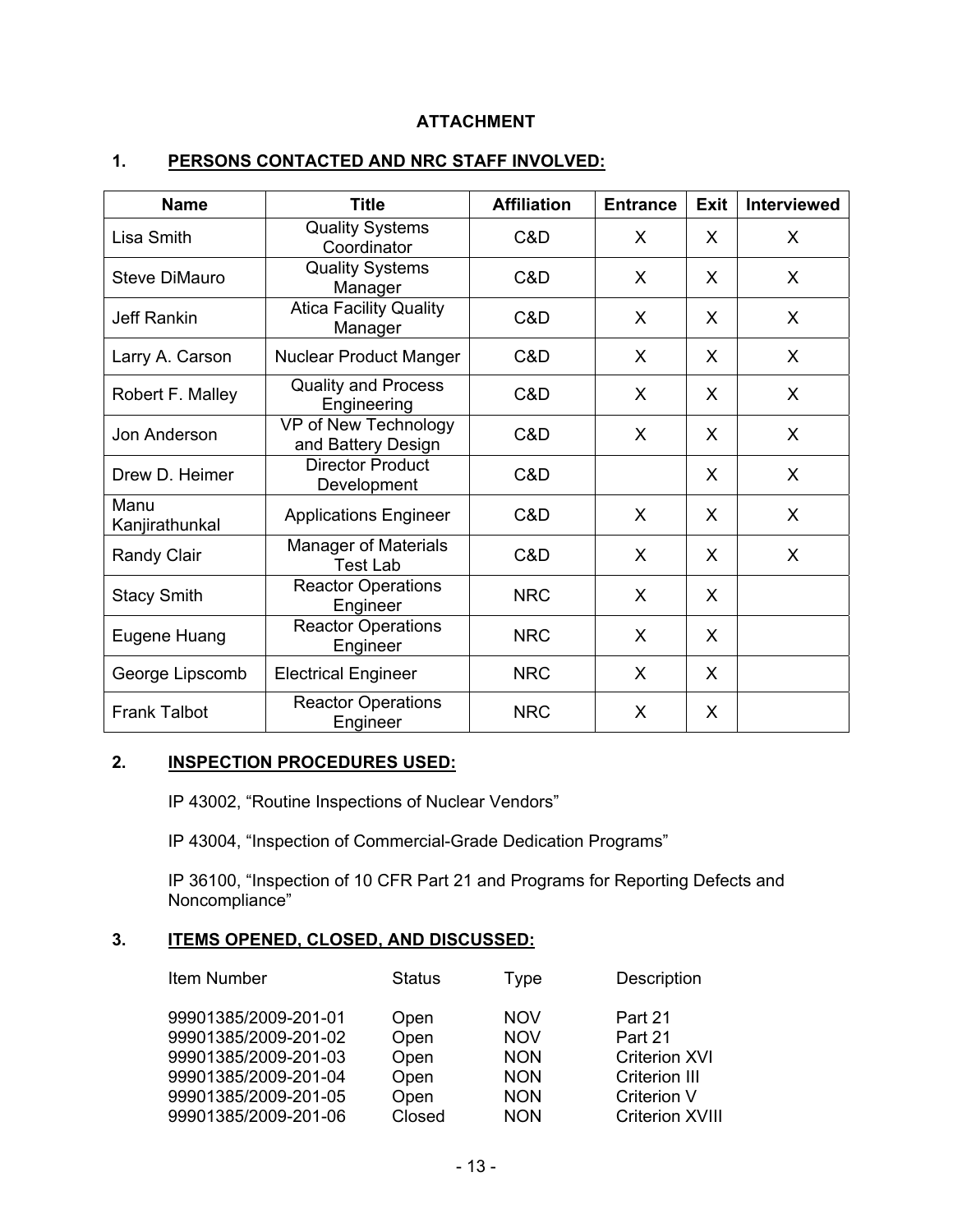| 99901385/2014-201-01 | Open | URI        | Part 21       |
|----------------------|------|------------|---------------|
| 99901385/2014-201-02 | Open | <b>NON</b> | Criterion III |
| 99901385/2014-201-03 | Open | <b>NON</b> | Criterion III |
| 99901385/2014-201-04 | Open | <b>NON</b> | Criterion XVI |
| 99901385/2014-201-05 | Open | <b>NON</b> | Criterion XV  |

# **5. DOCUMENTS REVIEWED:**

#### Procedures

- BB-QOP 8.5.2, "Corrective Action Requests (CAR)," Revision 4, dated February 27, 2014
- AQOP-8.3, "Control of Nonconforming Product," Revision K, dated December 13, 2013
- C&D Technologies Quality Operating Procedure (QOP) BB-QOP-7.4.3, Commercial Grade Dedication, Revision 3, dated June 21, 2012
- C&D Technologies Standard Policy and Procedure (SPP) A-14,"Comercial Grade Dedication," Revision 10, dated June 30, 2009
- C&D Technologies Corrective/Preventive Action (CPA) 09-49, NRC Inspection at C&D Blue Bell, dated October 7, 2009, date parts B-D due, November 19, 2009
- C&D QAP BB-WI-7.4.3-1, "Nuclear Dedication Requirements," dated September 3, 2009
- C&D Technologies Inspection Procedure (IP) 396.5, Nuclear Dedication Procedure, dated January 1998
- C&D Work Instruction BB-WI-8.2.1-2,
- C&D Technologies QOP BB-WI 8.2.2-2, Customer Complaints, Revision 7, dated February 19, 2014
- C&D Technologies Inc., Attica Facility, AQOP-4.2.3, "Control of Documents," Revision H, dated December 8, 2009
- C&D Technologies Inc., Attica Facility, AQOP-7.4-1, "Related Manufacture, Procurement and Dedication," Revision H, dated July 23, 2012
- C&D Technologies Inc., Attica Facility, AQOP -8.5-2, "Corrective Action," Revision G, dated May 16, 2011
- BB-QOP 7.3.7a, "Engineering Change Control," Revision 0, October 21, 2005
- BB-QOP 7.4.3, "Commercial Grade Dedication," Revision 3, June 21, 2012

## Commercial Grade Dedication Documents

- C&D Dedication Plan 084/PH00907, "Rack Hardware," Revision 4, November 23, 2011
- C&D Dedication Plan 084/PH00907, "Rack Hardware," Revision 1, October 5, 2009
- C&D Dedication Plan 077/PZ00651, "Polycarbonate Container," Revision 12, February 22, 2011
- C&D Dedication Plan 268/PK02450, "intercell connector," Revision 2, dated January 21, 2011
- C&D Dedication Plan 059-ra02181, "cable assembly," Revision 1
- C&D Dedication Plan 059-ra02180, "cable assembly," Revision 4
- C&D Dedication Plan 084/ph01430e, "5/16-18 thread, 17.25 inch tie rod for seismic racks," Revision 3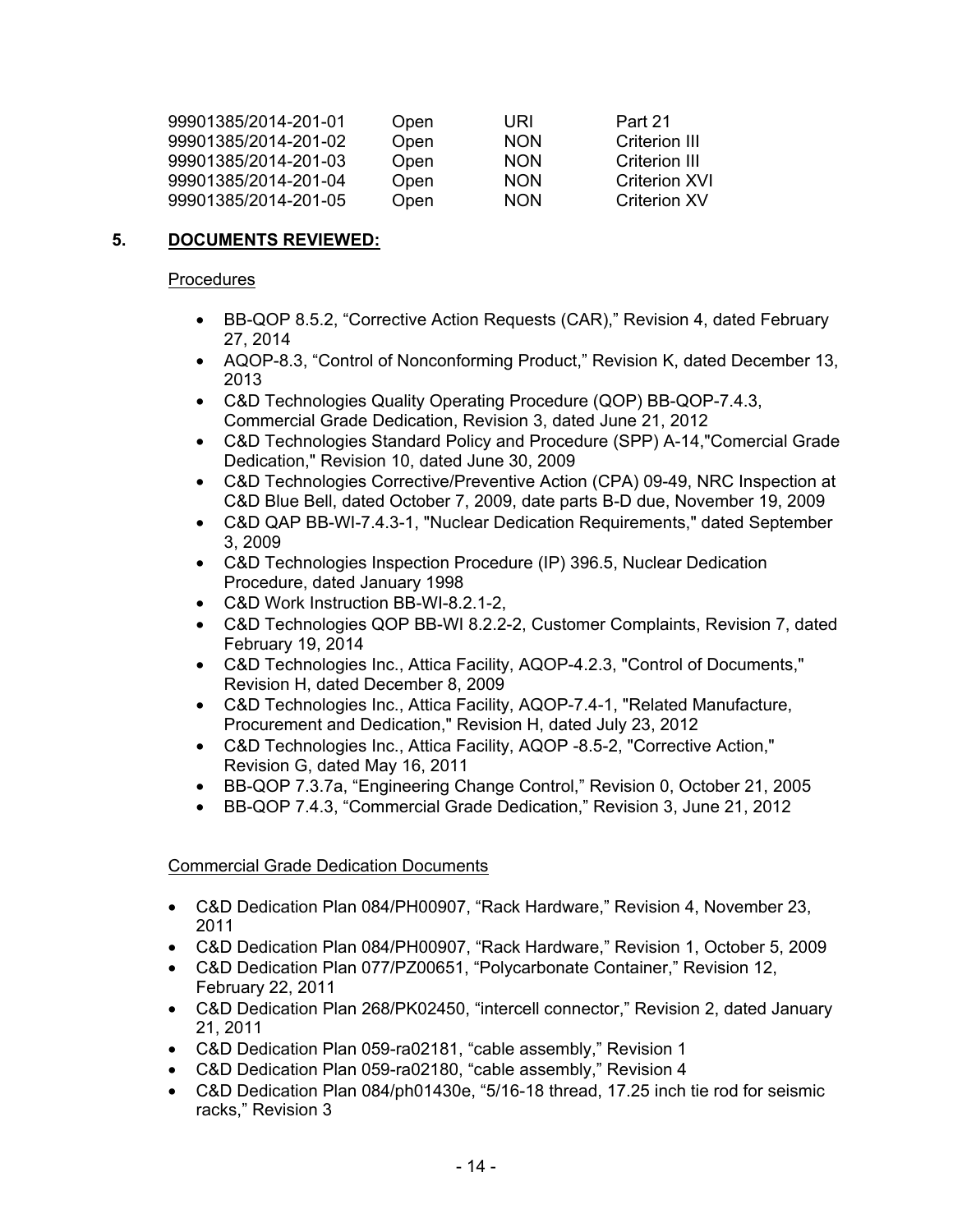# Material and Laboratory Reports

- Laboratory Testing, Inc. (LTI) Certified Test Report CDT001-09-10-30855-1 for PH907P (Washer), October 23, 2009
- LTI Certified Test Report CDT001-12-10-39531-1 for PZ00651 Battery Container, November 9, 2012
- IMR Test Labs Test Report 201210144 for PZ00651 Container (Lot No. LXPB8R), October 29, 2012
- Material Test Laboratory Report (MTLR) 02-5932, "1E Hardware: PH00907P, Lot 0910157/025932, for Entergy PO 10250122 (C&D order 2320808), October 23, 2009
- MTLR for 1E flame arrestors, dated December 9, 2010
- MTLR for 1E copper parts, dated February 7, 2011
- MTRL for 1E cable assemblies, dated October 8, 2009
- MTLR for 1E cable assemblies, dated January 7, 2011
- MTLR 1E copper parts: PK02532 & PK02663 inter-cell connectors, lot#1310243/026696, dated October 31, 2013
- MTLR 1E copper parts: PT00448 terminal plate assembly, lot#1207182/026544," dated July 24, 2012
- MTLR RE02090 battery spacers, lot #1212033/026601, dated December 6, 2012
- MTLR 1E cable assemblies, RA02181-35, dated February 24, 2011
- MTLR 1E cable assemblies, RA02181-40, dated January 26, 2011

# Drawings

- J10403, "Lock Washer," Revision 5, January 24, 2011
- J10403, "Lock Washer," Revision 3, July 9, 1965
- K5629, "Outline of LA, LC-13 thru 25 Batteries," Revision 1, March 9, 1982
- M16141, "Jar Inspection Dimensions Nuclear," Revision 9, May 15, 2010
- M6284, "Containers 'L' Series," Revision 8, September 6, 1983
- M07803, "Application of Logos & Danger Legends, 'L' Containers," Revision 11, January 28, 2013
- M09489, "Crimped lugs for stationary battery applications," Revision 08
- M09558, "Crimped cable assemblies," Revision 5
- M06488, "connector 2, 4, & 6," Revision 66
- K08093, "Date, Mat'l & lot stamps molded parts", Revision 5
- J18147, "tie rods for seismic racks," Revision 11

# Engineering Change Notices (ECN) and Engineering Change Requests (ECR)

- ECN 13464, K series covers Jar to cover interferences, dated January 19, 2013
- ECR B11-0109, dated January 10, 2012
- ECN 13280, dated June 22, 2012
- ECN 13205, dated April 10, 2012

# Corrective Action Reports

- CA # 13-03, "CAR from Supplier Audit," dated February 15, 2013
- CA # RS-1037-13-05, "Post and Strap Modification," dated February 26, 2013
- CA# RS-1037-13-07, "Calibration," dated March 28, 2013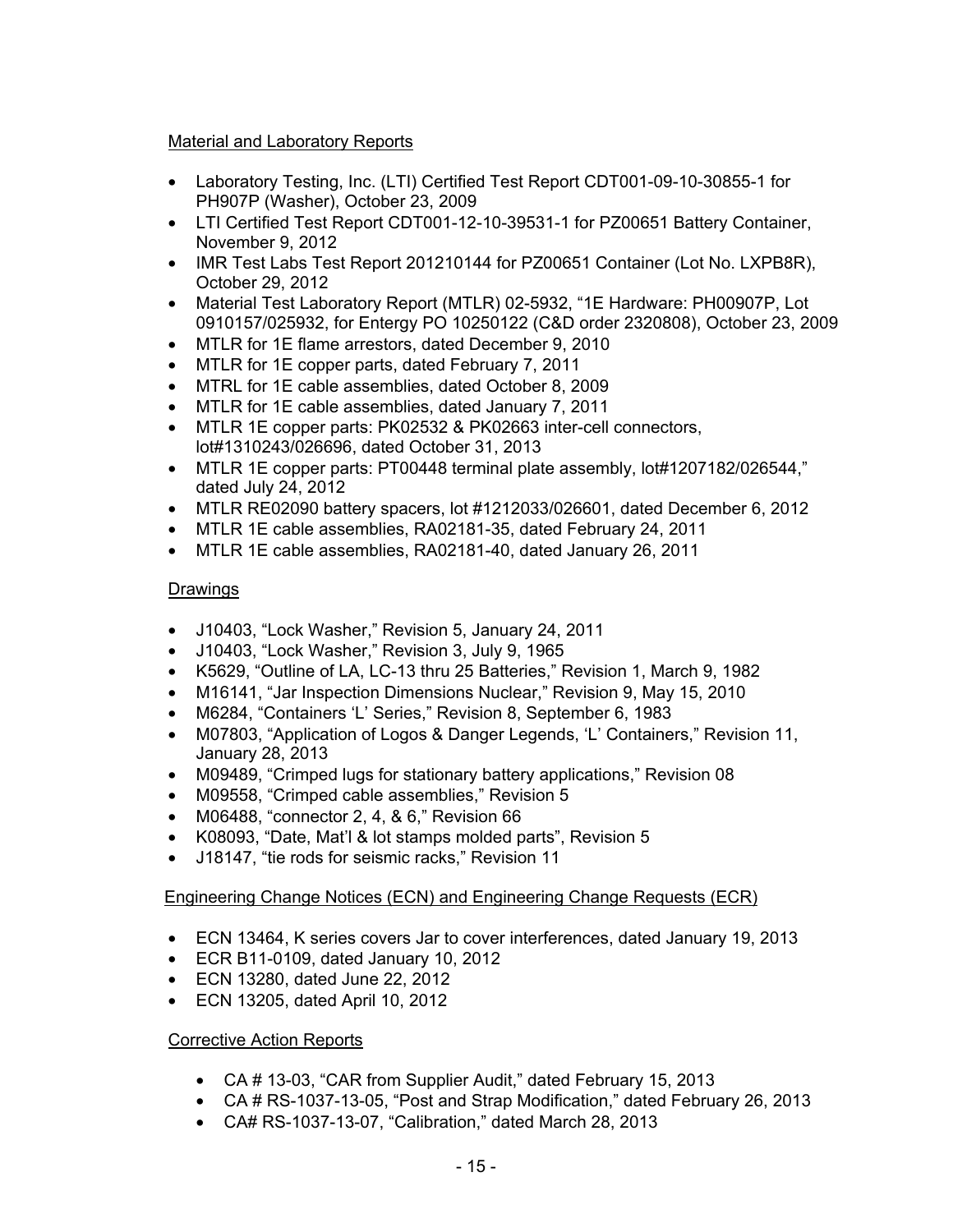- CA# RS-1037-13-12, "Nonconforming Material," dated September 2013
- CA# 13-17, "Jar Crack," dated November 7, 2013
- CA#14-01, "Attica Surveillance Audit," dated January 8, 2014
- COMP-2012-00032, Palisades spacer issues, identified February 16, 2012
- CAR-09-049, C&D CAR Response to NOV-99901385/2009201-01 (Open)
- CAR-09-050, C&D CAR Response to NOV-99901385/2009201-02 (Open)
- CAR-09-054, C&D CAR Response to NON-99901385/2009201-03 (Open, C&D Attica still evaluating extent of condition of problems with using A2LA commercial grade calibration services.)
- CAR-09-051, C&D CAR Response to NON-99901385/2009201-04 (Open, ECR/ECN drafted but not approved by C&D management)
- CAR-09-055, C&D CAR Response to NON-99901385/2009201-05 (Open, BB-WI-8.2.1-2 has been revised to address operating experience related customer complaints; however, this procedure requirement for evaluating operating experience has not been implemented.)
- CAR-09-053, C&D CAR Response to NON-99901385/2009201-06 (Inspector proposed Closing NON-06)
- CAR-14-05, Rev 1, NUPIC Finding #1, C&D Planned Closure Date: March 31, 2014 (Open)
- CAR14-06, Rev 1, NUPIC Finding #2, C&D Planned Closure Date, March 31, 2014 (Open)
- CAR14-07, Rev 1, NUPIC Finding #3, C&D Planned Closure Date, March 31, 2014 (Closed)
- CAR14-08, Rev 1, NUPIC Finding #4, C&D Planned Closure Date, March 31, 2014 (Open)
- CAR14-09, Rev 1, NUPIC Finding #5, C&D Planned Closure Date, March 31, 2014 (Open)
- CAR14-10, Rev 1, NUPIC Finding #6, Dedication Plan for Dedication A2LA Calibration Service Providers, Date Issued: January 13, 2014, Date Closed: February 13, 2014 (Closed)
- CAR 14-11, Rev 1, NUPIC Finding #7, C&D Planned Closure Date, March 31, 2014 (Open)
- C&D Technologies I-Sight Case Record COMP-2011-00120, Florida Power and Light, (Complaint: Dedication Plans not approved by FP&L prior to shipping)
- C&D Technologies I-Sight Case Record COMP-2012-00151, Florida Power and Light, (Complaint: Cracked Jars)
- C&D Technologies I-Sight Case Record COMP-2013-00193, D.C. Cook Nuclear Station, (Complaint: Product going to nuclear plant was ordered, built and shipped without withdrawal tubes. This had previously happened in February 11 on Order 2354503 which was also ordered without withdrawal tubes: the withdrawal tubes are used to test the specific gravity (12.15) of the battery electrolyte)

# Audits

- C&D Audit Plan of Daramic, Lead Auditor: Jeff Rankin, Commercial Grade Survey, June 18, 2010
- C&D Technologies, External Supplier Audit Checklist, Audit Scope, Commercial Grade Surveillance, dated June 18, 2010
- PM Fasteners, "Audit Plan Commercial Grade Survey," September 4, 2013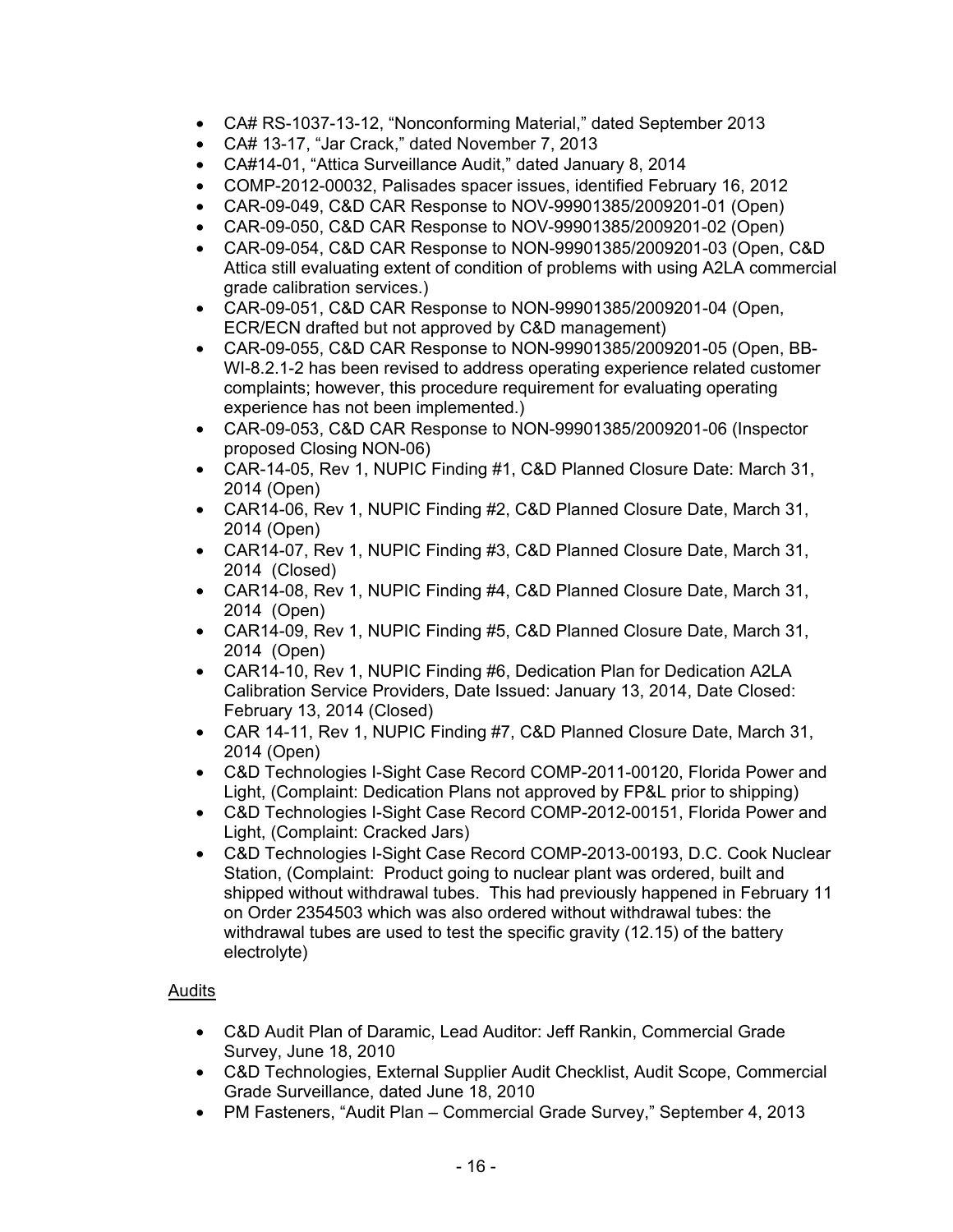- PM Fasteners, "External Supplier Audit Checklist," September 4, 2013
- Mack Molding, "Audit Plan Commercial Grade Survey," April 12, 2013
- Mack Molding, "External Supplier Audit Checklist," April 25, 2013
- Mack Molding, "C&D Quality System Audit Results," May 13, 2013
- Testing/calibration laboratory supplier audit checklist for laboratory testing inc., dated July 12, 2012
- Survey 004, "commercial grade survey report for storm copper components," dated September 3, 2009

#### Procurement Documents

- C&D BB-WI 7.4.1-a-1, Placement of a Purchase Order"
- Entergy PO 10358362 (C&D order 2393760) for LCR21 Batteries and Accessories, Revision 3, January 14, 2013
- PO 054550 to Laboratory Testing Inc. for CGD Services, Revision 0, October 11, 2012
- PM Fasteners, Inc. Packing Slip for C&D PO 015530 for Lock Washers, Revision 0, October 7, 2009
- PM Fasteners, Inc. Certification Letter for C&D PO 015530 for Lock Washers, Revision 0, October 7, 2009
- PO 4500649873 from PSEG to C&D for KCR-21 batteries, dated October 22, 2011
- PO 00472405 Exelon Braidwood to C&D, dated September 29, 2011
- PO 00501212 Exelon Clinton to C&D, dated October 1, 2013

## Qualification Documents

- Nuclear Environmental Qualification Report QR2-07209, "Arkansas Power & Light Purchase Order No. 01013," March 22, 1984
- Bill of Material (BOM), "CW16618-PTL, 001LCR 21 Nuclear Application," undated (current in system)
- Material Specification P-20, "Polycarbonate Battery Containers ECR B06-0041," Revision 14, January 8, 2013
- IEEE 535-1979, "IEEE Standard for Qualification of Class 1E Lead Storage Batteries for Nuclear Power Generating Stations," September 21, 1979
- Report no. 43291-1, "seismic simulation test report for eight battery cells contained in a type K battery pack," dated June 24, 1976
- Report no. 44466-1, "seismic simulation test report on a two-step battery rack and three kc-9, two kc-13, two kc-17, and three kc-21 battery cells," dated march 12, 1979
- Report no. 46661-1, "seismic simulation test report for one LC type battery rack loaded with twelve LC-33 batteries and one KC type battery rack loaded with twenty-eight KCC-11 batteries," dated March 17, 1983
- CDT-001-10-02-03501-1, "certified test report for customer P.O. 018961-01," dated February 4, 2010
- Laboratory report VL-765-1, VL-761-1, 1947, battery section on IEEE 323 qualification, dated May 12, 1977
- Laboratory report VL-77-016, battery section on IEEE 323 qualification, dated June 8, 1979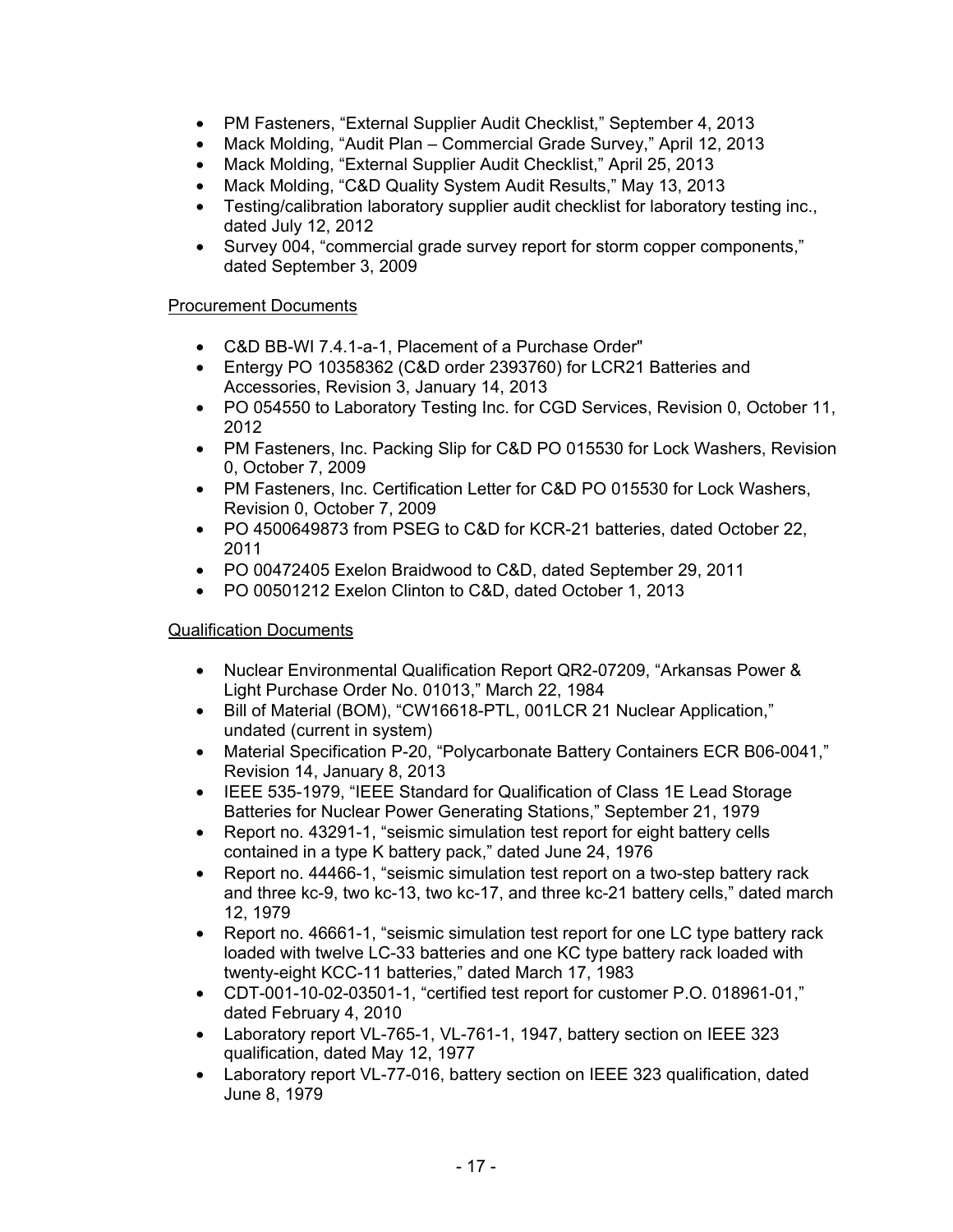- Laboratory report VL-765-1, VL-761-1, 1947, battery section on IEEE 323 qualification, January 13, 1977
- QR-2360174-1, "Qualification report of 125 volt dc porv ups batteries and racks for Exelon generation company, LLC Braidwood and Byron steam generator PORB ups project," dated November 15, 2011

Miscellaneous Documents

- Email to Entergy, "C&D Model LCR-25 Cells with Misaligned Seperators," dated March 6, 2012.
- C&D email, "Non dedicated jars RS-776-009-002 & 003," dated September 11, 2009
- C&D Failure Mode and Effects Analysis (FMEA) Table for Batteries included the following for the Battery Cover (Failure Mode: Polymer out of specification or wrong material, molded in defect, incorrect dimensions (Failure Effect: Cover Crack)
- C&D Technologies Inspection Approved Vendor List
- IMR Test Labs provided a Test Report which contained the following related to the battery container jar: (a) Sample Spectroscopy of Jar material: Polycarbonate material, tensile strength and ultimate flexural stress, Accredited Nadcap Material Test Laboratory, CMTR CDT001-12-10-39531-1, dated November 9, 2012, Battery Containers, C&D Orders for Entergy-Arkansas 1 Nuclear (62 EACH - LCR21NUC)
- Capacity discharge test report for KCR-21, dated October 10, 2011
- 268/pk02532, "Intercell connector," Revision 7
- 084/re02090, "Spacer for battery rack," Revision 3
- 059-ra02181, "Cable assembly," Revision 5
- RS-1476, "standby battery vented cell installation and operating instructions,"
- URS specification 17-6-001 for static uninterruptible power supply system at Braidwood and Byron, Revision 0

## **6. ACRONYMS USED:**

| ADAMS       | Agencywide Documents Access and Management System            |
|-------------|--------------------------------------------------------------|
| BOM         | bill of material                                             |
| C&D         | C&D Technologies, Inc.                                       |
| СA          | corrective action                                            |
| CGD         | commercial grade dedication                                  |
| <b>CFR</b>  | Code of Federal Regulations                                  |
| COMP        | customer complaint                                           |
| <b>DCIP</b> | Division of Construction Inspection and Operational Programs |
| ECN         | engineering change notice                                    |
| ECR         | engineering change request                                   |
| EVIB        | <b>Electrical Vendor Inspection Branch</b>                   |
| <b>IEEE</b> | Institute of Electrical and Electronics Engineers            |
| IP          | inspection procedure                                         |
| IR          | inspection report                                            |
| ksi         | kilopounds per square inch                                   |
| <b>NON</b>  | Notice of Nonconformance                                     |
| NRC         | (U.S.) Nuclear Regulatory Commission                         |
| NRO         | <b>Office of New Reactors</b>                                |